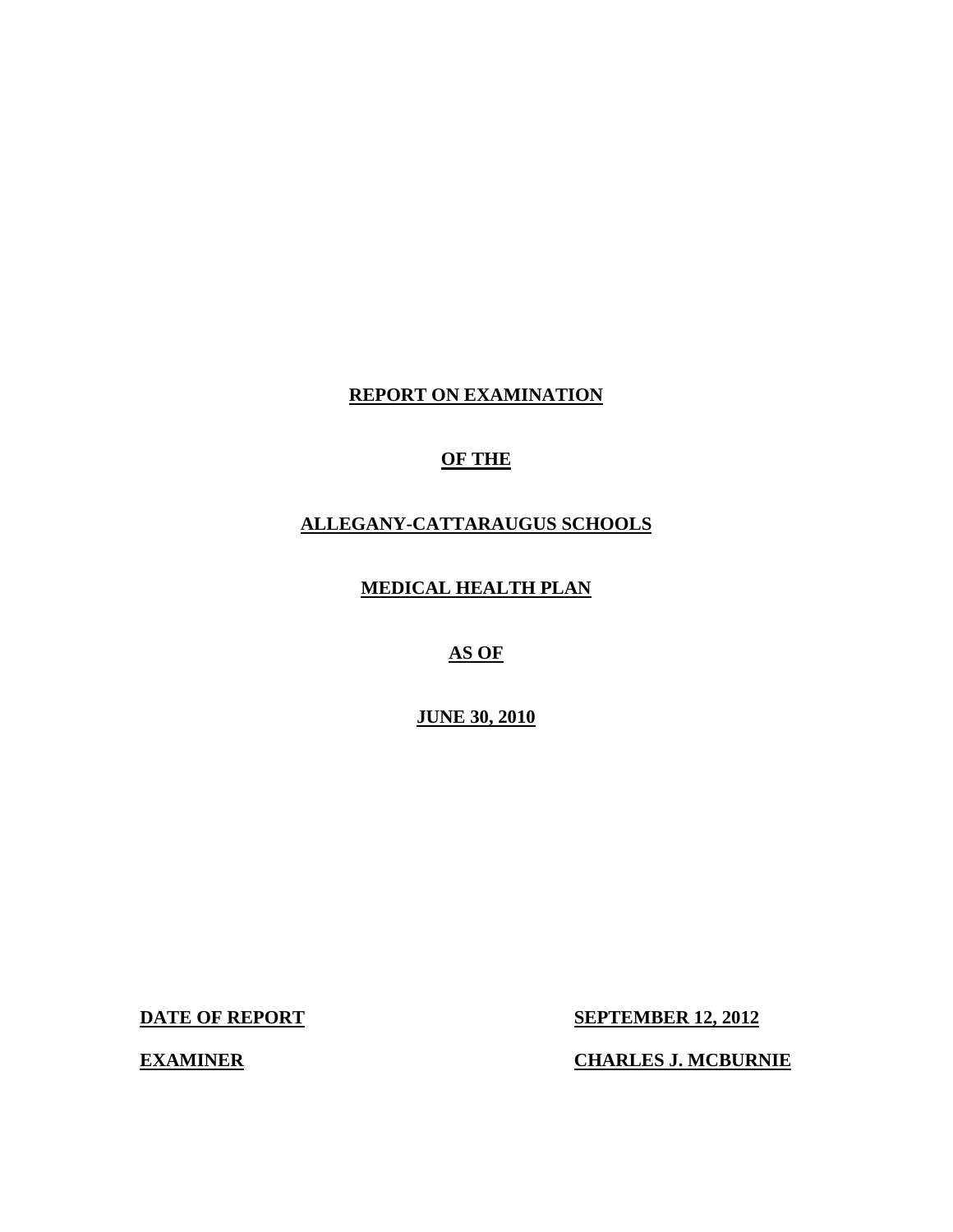# **TABLE OF CONTENTS**

| <b>ITEM NO.</b>  |                                                              | PAGE NO.       |
|------------------|--------------------------------------------------------------|----------------|
| 1.               | Scope of the examination                                     | $\overline{2}$ |
| 2.               | Description of the Plan                                      | $\overline{4}$ |
|                  | Management and controls<br>А.                                | 6              |
|                  | Territory and plan of operation<br><b>B.</b>                 | 13             |
|                  | C. Corporate governance                                      | 13             |
|                  | Stop-loss coverage<br>D.                                     | 14             |
|                  | Administrative services agreements<br>Ε.                     | 15             |
|                  | Conflict of interest policy<br>$F_{\cdot}$                   | 16             |
|                  | Accounts and records<br>G.                                   | 17             |
| 3.               | <b>Financial statements</b>                                  | 19             |
|                  | A. Balance sheet                                             | 19             |
|                  | Statement of revenue and expenses and net worth<br><b>B.</b> | 20             |
| $\overline{4}$ . | Premiums receivable                                          | 21             |
| 5.               | Claims payable                                               | 22             |
| 6.               | Market conduct activities                                    | 23             |
|                  | Claims review<br>A.                                          | 23             |
|                  | Plan document – mandated benefits<br><b>B.</b>               | 25             |
|                  | $C_{\cdot}$<br>Utilization review                            | 26             |
|                  | D.<br>Rating                                                 | 27             |
| 7.               | Compliance with prior report on examination                  | 28             |
| 8.               | Summary of comments and recommendations                      | 31             |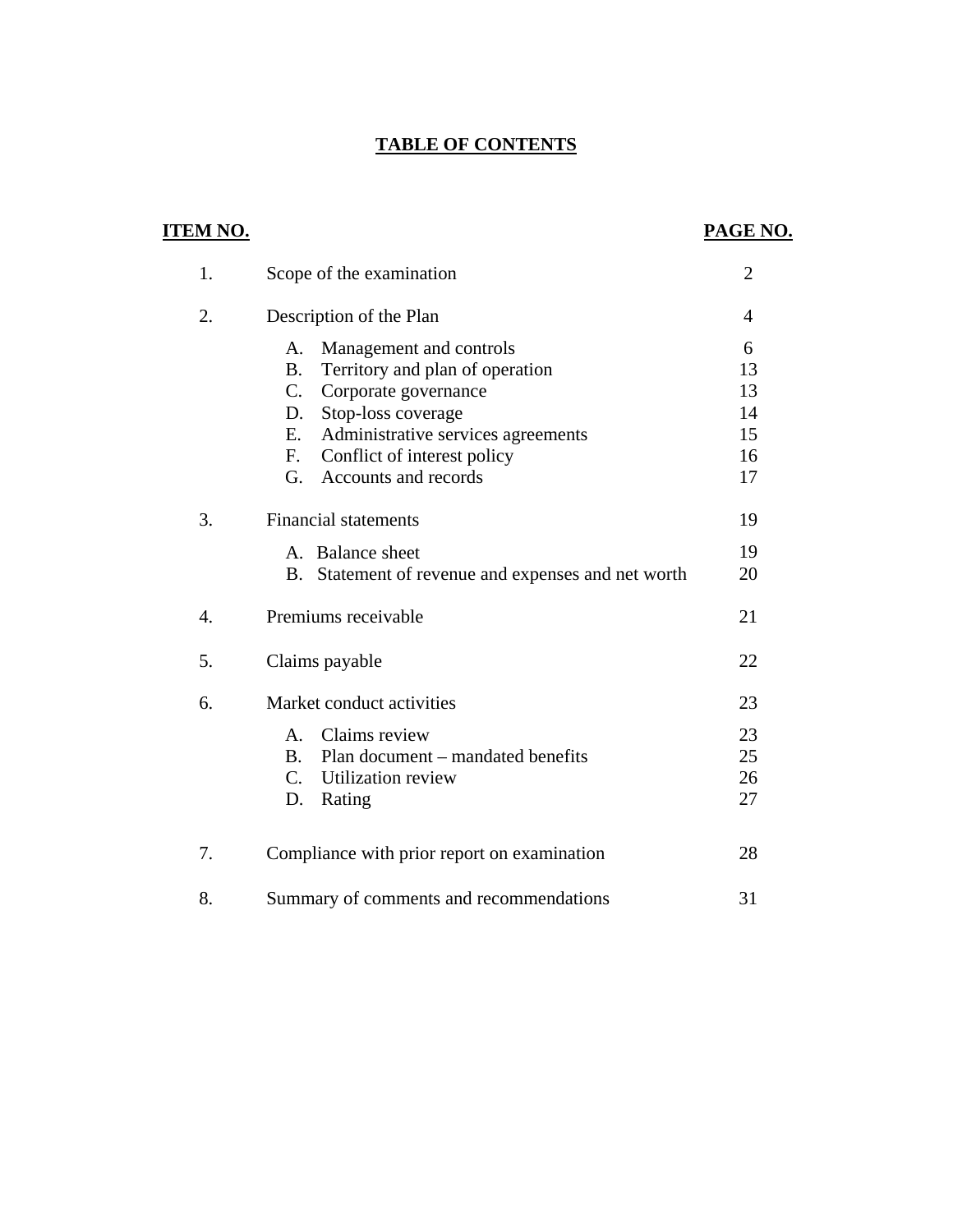

# NEW YORK STATE DEPARTMENT<sub>of</sub> FINANCIAL SERVICES

 Andrew M. Cuomo Benjamin M. Lawsky Governor Superintendent Controller Controller Controller Controller Controller Controller Controller Controller

September 12, 2012

Honorable Benjamin M. Lawsky Superintendent of Financial Services Albany, New York 12257

Sir:

Pursuant to the requirements of the New York Insurance Law, and acting in accordance with the instructions contained in Appointment Number 30649, dated January 26, 2011, and attached hereto, I have made an examination into the condition and affairs of Allegany-Cattaraugus Schools Medical Health Plan, as of June 30, 2010, a municipal cooperative health benefit plan licensed pursuant to the provisions of Article 47 of the New York Insurance Law and respectfully submit the following report thereon.

The examination was conducted at the home office of Allegany-Cattaraugus Schools Medical Health Plan located at 1825 Windfall Road, Olean, New York.

Wherever the designation, "the Plan" appears herein, without qualification, it should be understood to refer to Allegany-Cattaraugus Schools Medical Health Plan.

Wherever the designation "the Department" appears herein, without qualification, it should be understood to indicate the New York State Department of Financial Services.

25 BEAVER STREET, NEW YORK, NY 10004 | <WWW.DFS.NY.GOV>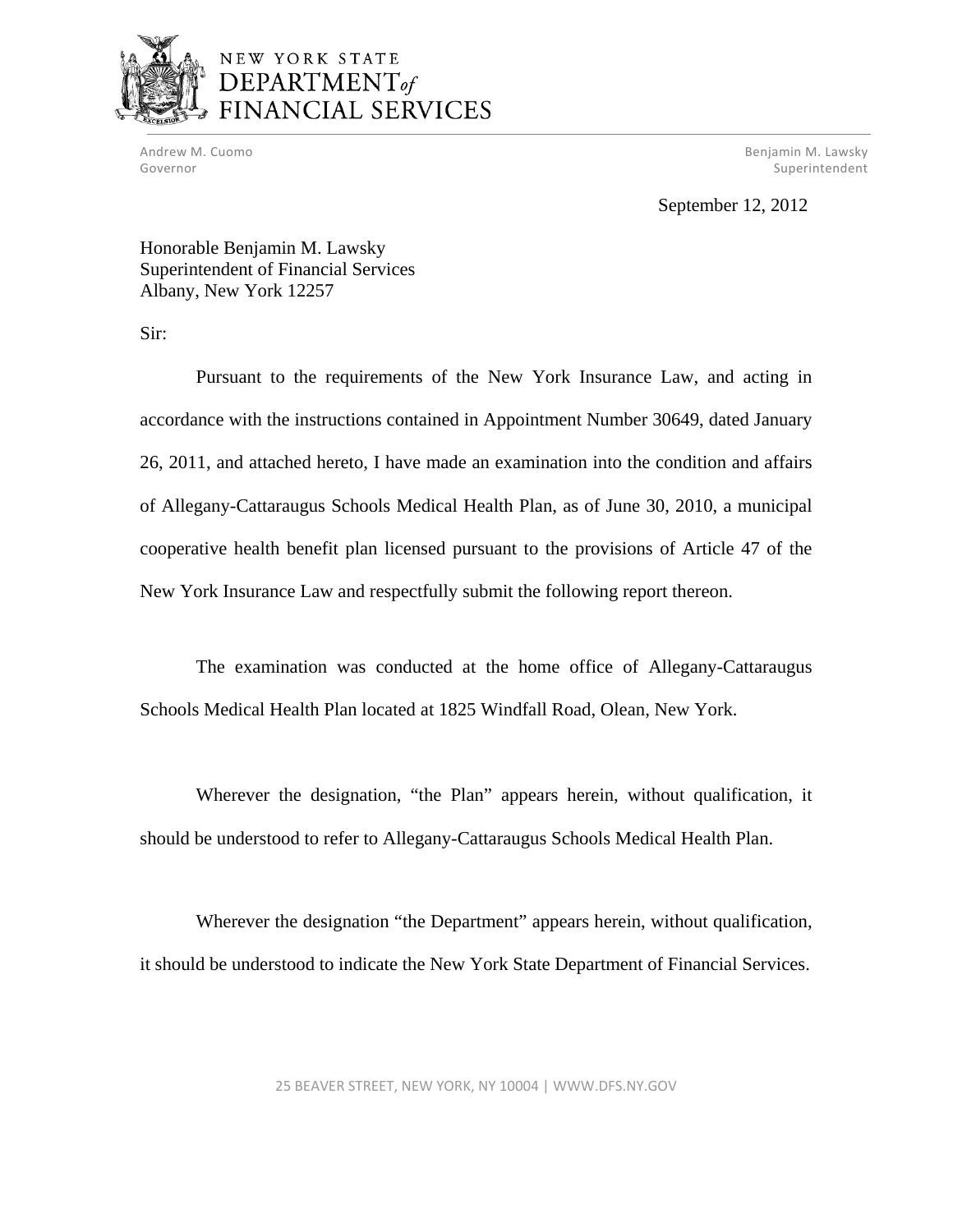It should be noted that the New York Insurance Department merged with the New York State Banking Department on October 3, 2011 to become the New York State Department of Financial Services.

### 1. SCOPE OF THE EXAMINATION

The previous examination of the Plan was conducted as of June 30, 2005. This examination of the Plan was a combined financial and market conduct examination and covered the five-year period from July 1, 2005 through June 30, 2010. The financial component of the examination was conducted as a financial examination, as defined in the National Association of Insurance Commissioners ("NAIC") *Financial Condition Examiners Handbook, 2010 Edition* ("the Handbook"). The examination was conducted observing the guidelines and procedures in the Handbook. Where deemed appropriate by the examiner, transactions occurring subsequent to fiscal year June 30, 2010 were also reviewed.

The financial portion of the examination was conducted on a risk-focused basis in accordance with the provisions of the Handbook, which provides guidance for the establishment of an examination plan based on the examiner's assessment of risk in the Plan's operations and utilized that evaluation in formulating the nature and extent of the examination. The examiner planned and performed the examination to evaluate the Plan's current financial condition, as well as identify prospective risks that may threaten the future solvency of the Plan. The risk-focused examination approach was included in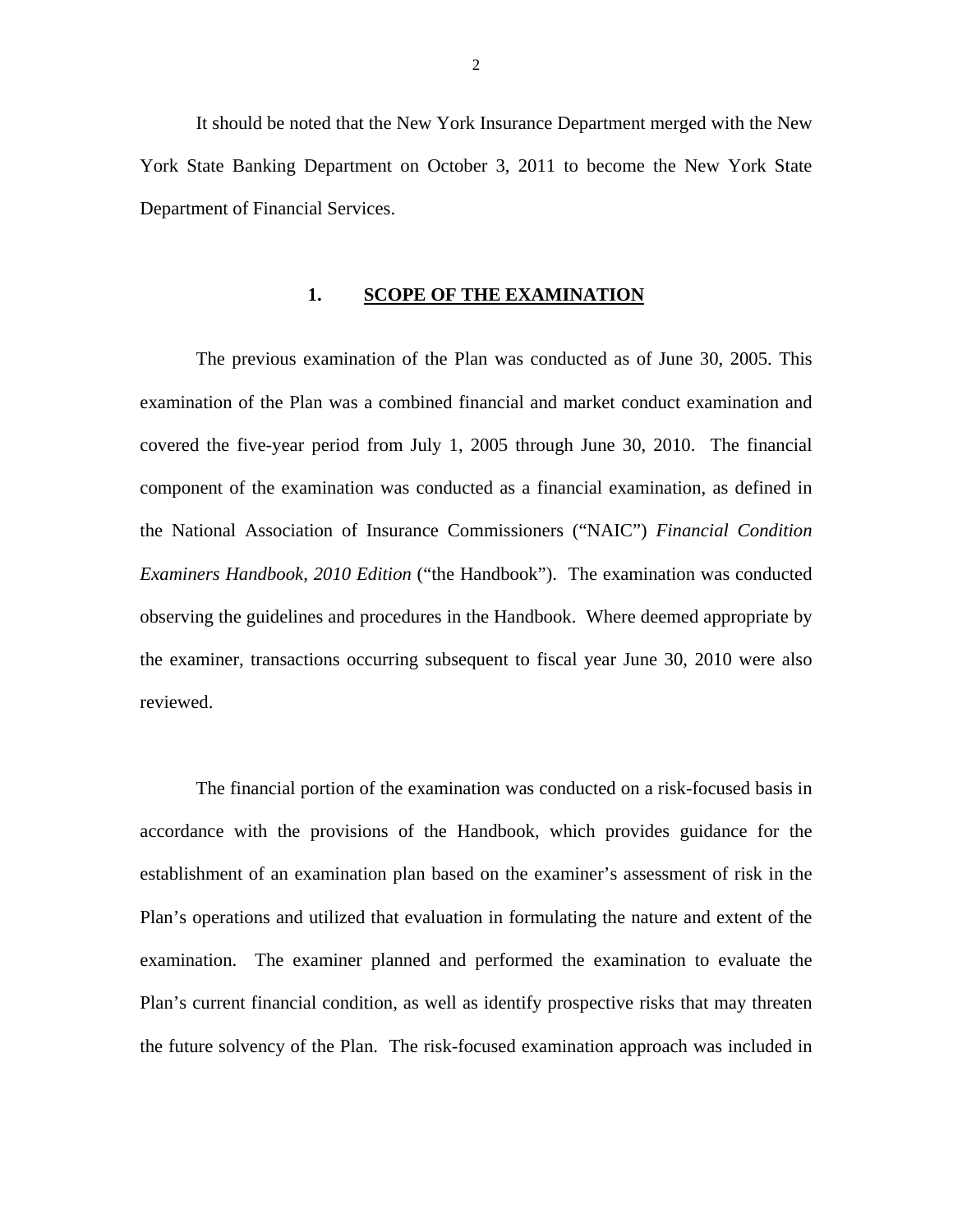the Handbook for the first time in 2007; thus, this was the first such type of examination of the Plan.

The examiner identified key processes, assessed the risks within those processes and assessed the internal control systems and procedures used to mitigate those risks. The examination also included an assessment of the principles used and significant estimates made by management, an evaluation of the overall financial statement presentation, and determined management's compliance with the Department's statutes and guidelines, Statutory Accounting Principles, as adopted by the Department and the NAIC Annual Statement instructions.

Information concerning the Plan's organizational structure, business approach and control environment were utilized to develop the examination approach. The examination evaluated the Plan's risks and management activities in accordance with the NAIC's nine branded risk categories.

These categories are as follows:

- Pricing/Underwriting
- Reserving
- Operational
- Strategic
- Credit
- Market
- Liquidity
- Legal
- Reputational

The Plan was audited annually, for the years 2005 through 2010, by the accounting firm Raymond F. Wager, CPA, P.C. The Plan received an unqualified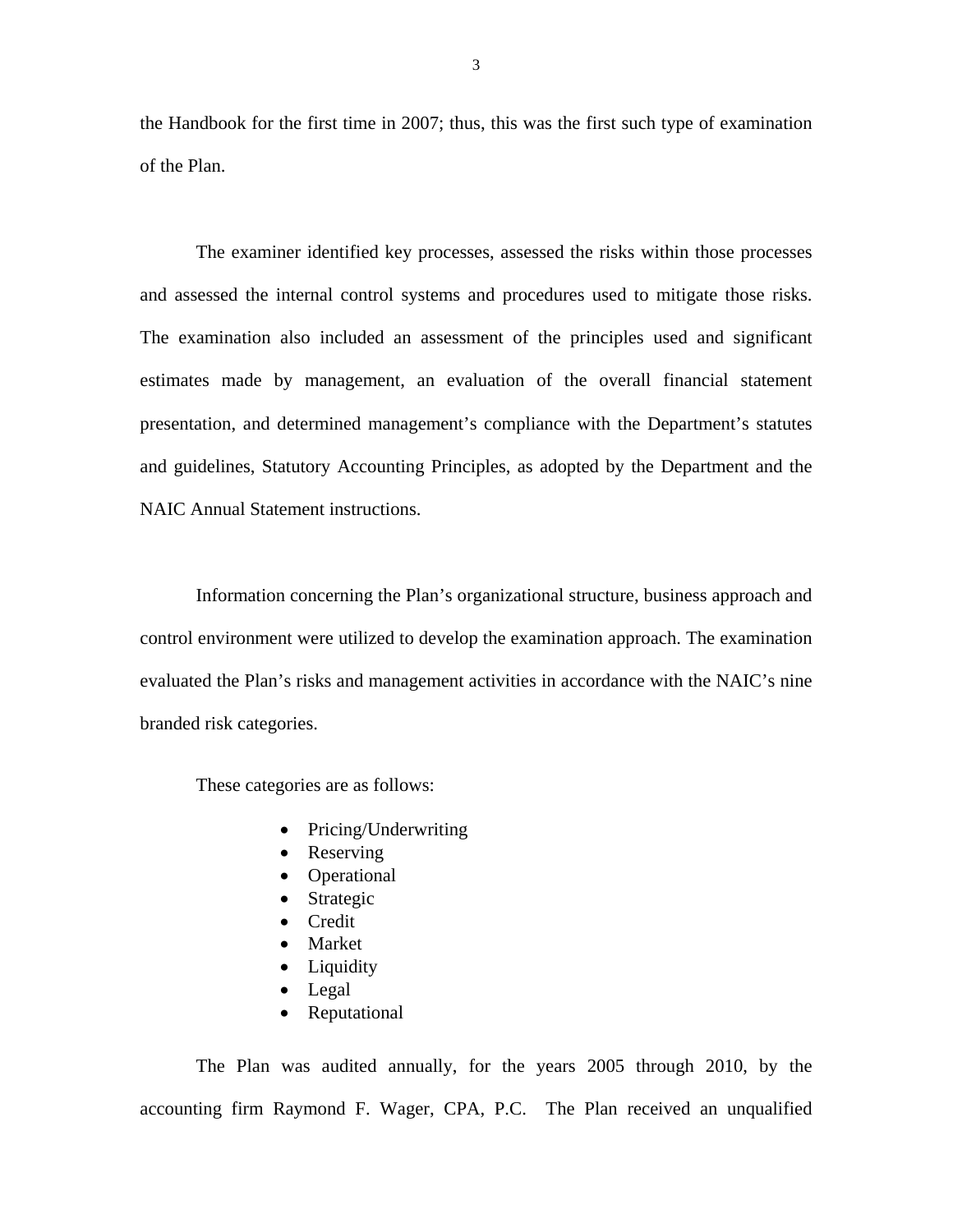opinion in each of those years. Certain audit work papers of Raymond F. Wager, CPA, P.C. were reviewed and relied upon in conjunction with this examination.

A review was also made to ascertain what action was taken by the Plan with regard to comments and recommendations contained in the prior report on examination.

This report on examination is confined to financial statements and comments on those matters which involve departures from laws, regulations or rules, or which are deemed to require explanation or description.

### **2. DESCRIPTION OF THE PLAN**

The Board of Cooperative Educational Services Sole Supervisory District of Cattaraugus, Allegany, Erie and Wyoming Counties ("BOCES") and its twenty-one member school districts ("Participants") formed a Consortium on February 2, 1982. The purpose of the Consortium was to provide for the efficient and economic evaluation, processing, administration and payment of health benefits through self-insurance.

On November 1, 2001, the Plan was issued a certificate of authority by the Superintendent of Insurance under Article 47 of the New York Insurance Law. Pursuant to such certificate of authority and in accordance with the Municipal Cooperative Agreement, each of the Participants have agreed to share the costs and assume the liabilities for hospital, surgical, prescription drug, and major medical benefits provided to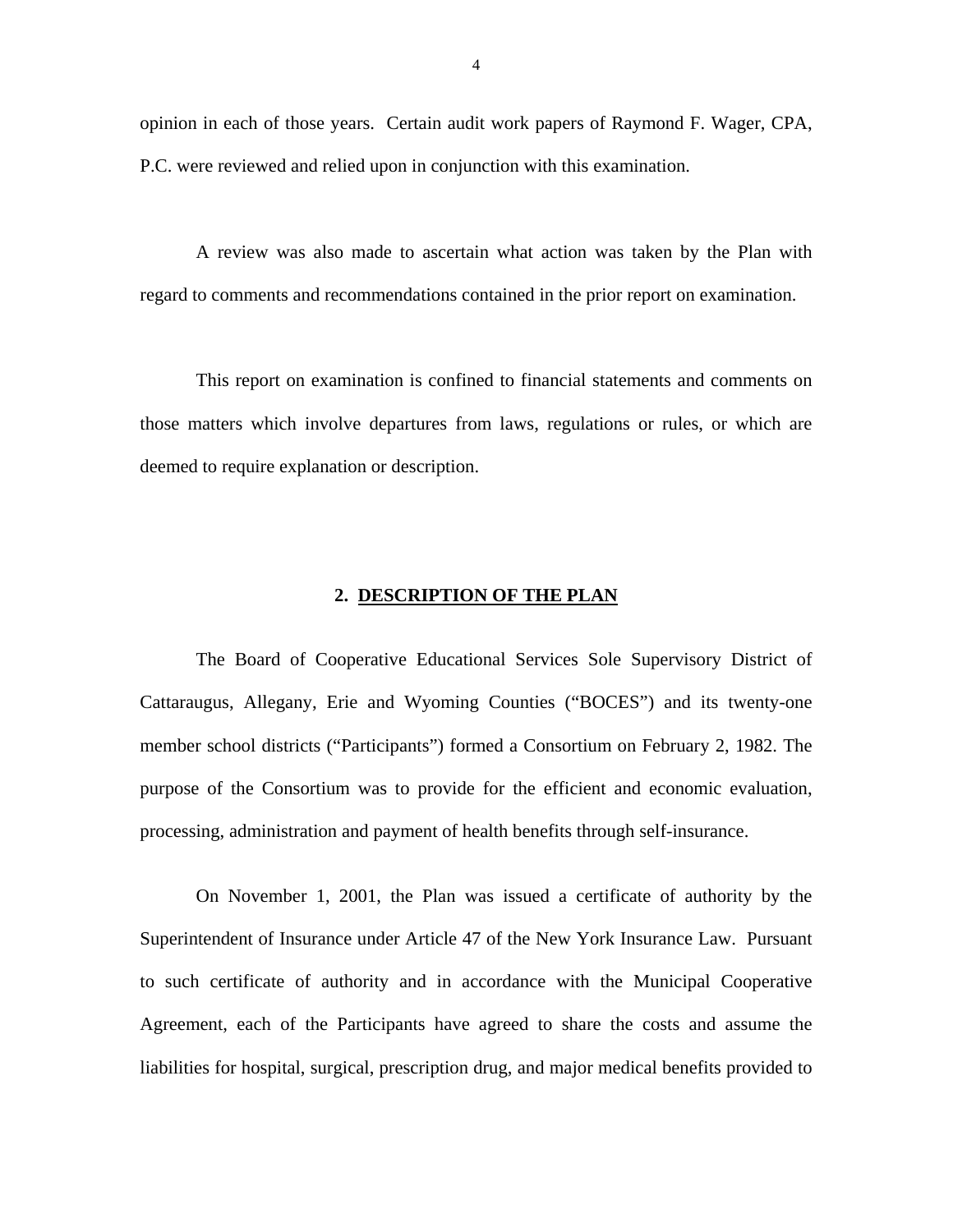covered employees (including retirees) and their dependents under the Plan. Administration for the Plan is provided by BOCES.

The Certificate of Authority also authorized the Plan to conduct the business of a municipal cooperative health benefit plan in the counties of Cattaraugus, Allegany, Erie and Wyoming of this state.

There are currently twenty-one school districts and one BOCES participating in the Plan. The Plan Participants as of December 31, 2010 were as follows:

| Allegany-Limestone Central School District   | Genesee Valley Central School District     |  |  |
|----------------------------------------------|--------------------------------------------|--|--|
| Andover Central School District              | Hinsdale Central School District           |  |  |
| <b>Belfast Central School District</b>       | <b>Olean City Central School District</b>  |  |  |
| Bolivar-Richburg Central School District     | <b>Portville Central School District</b>   |  |  |
| Cattaraugus-Allegany Board of                | Randolph Academy Union Free                |  |  |
| <b>Cooperative Educational Services</b>      | <b>Central School District</b>             |  |  |
| Cattaraugus-Little Valley Central School     | Randolph Central School District           |  |  |
| <b>District</b>                              |                                            |  |  |
| Cuba-Rushford Central School District        | Salamanca City Central School District     |  |  |
| <b>Ellicottville Central School District</b> | Scio Central School District               |  |  |
| Fillmore Central School District             | <b>Wellsville Central School District</b>  |  |  |
| Franklinville Central School District        | <b>West Valley Central School District</b> |  |  |
| <b>Friendship Central School District</b>    | <b>Whitesville Central School District</b> |  |  |

The Plan offers health insurance to the employees, spouses, dependents and retirees of each municipal corporation that are part of the Consortium. Health benefits for covered members are subject to a Plan Document that contains all the terms, provisions and limitations of the health benefit contract and is on file with the Department. The Plan is additionally subject to certain provisions of the General Municipal Law and the Education Law of New York State.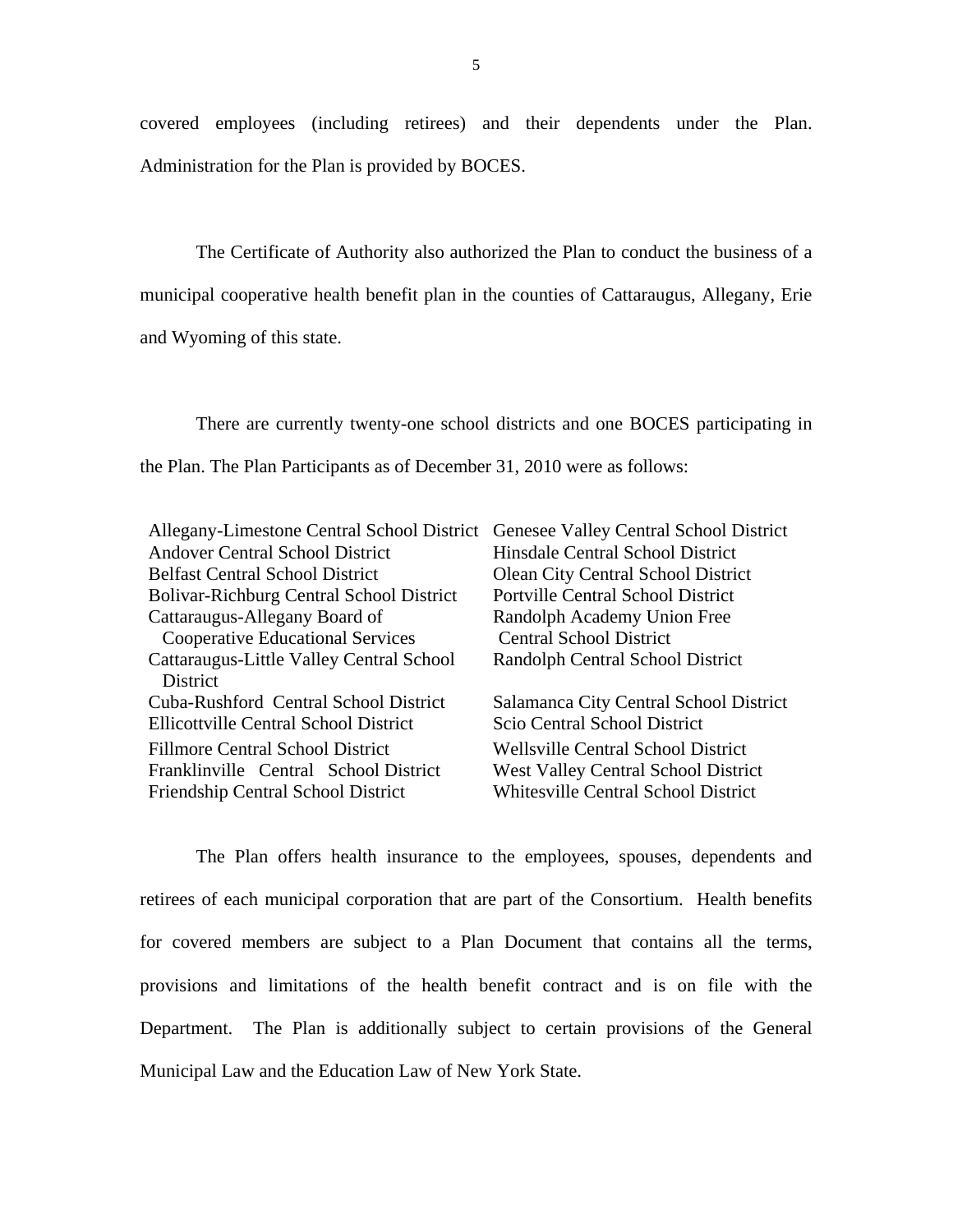# A. Management and Controls

Belmont, New York

Pursuant to the Municipal Cooperative Agreement, management of the Plan is to be vested in a Board of Directors, comprised of one representative from each participating school district, including BOCES. The Board of Directors of the Plan as of June 30, 2010 was as follows:

| Name & Residence        | Affiliation                                       |
|-------------------------|---------------------------------------------------|
| Diane Munro             | Superintendent,                                   |
| Allegany, New York      | Allegany/Limestone Central School District        |
| William Berg            | Superintendent,                                   |
| Andover, New York       | <b>Andover Central School District</b>            |
| <b>Judy May</b>         | Superintendent,                                   |
| Belfast, New York       | <b>Belfast Central School District</b>            |
| Marilyn Capawan         | Superintendent,                                   |
| Bolivar, New York       | Bolivar-Richburg Central School District          |
| Lynda Quick             | Superintendent,                                   |
| Olean, New York         | Cattaraugus/Allegany BOCES                        |
| Jon Peterson            | Superintendent,                                   |
| Cattaraugus, New York   | Cattaraugus/Little Valley Central School District |
| <b>Kevin Shanley</b>    | Superintendent,                                   |
| Cuba, New York          | Cuba/Rushford Central School District             |
| Mark Ward               | Superintendent,                                   |
| Ellicottville, New York | <b>Ellicottville Central School District</b>      |
| <b>Martin Cox</b>       | Superintendent,                                   |
| Fillmore, New York      | <b>Fillmore Central School District</b>           |
| Michelle Spasiano       | Superintendent,                                   |
| Franklinville, New York | Franklinville Central School District             |
| <b>Maureen Donahue</b>  | Superintendent,                                   |
| Friendship, New York    | Friendship Central School District                |
| Ralph Wilson            | Superintendent,                                   |

Superintendent, Genesee Valley Central School District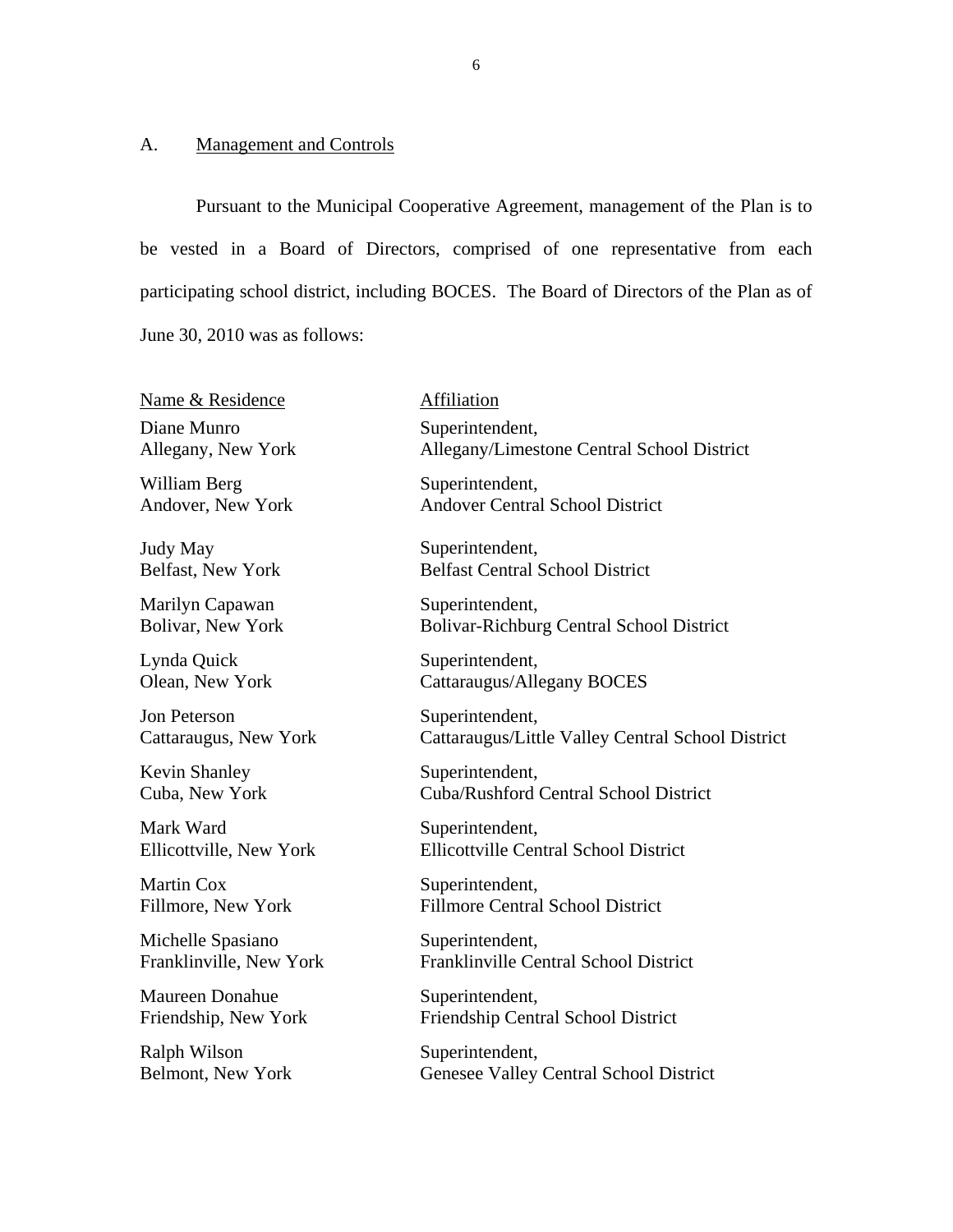Name & Residence **Affiliation** 

Judi McCarthy Superintendent,

Colleen Taggerty Superintendent,

Thomas Simon Superintendent,<br>
Portville. New York Portville Central

Lori DeCarlo Superintendent,

Kimberly Moritz Superintendent,

Douglas Hay Superintendent,

Tracie Preston Superintendent,

Kim Mueller Superintendent,

Hilary Bowen Superintendent,

Douglas Wyant Superintendent,

Hinsdale, New York Hinsdale Central School District

Olean, New York Olean Central School District

Portville Central School District

Randolph, New York Randolph Academy Union Central School District

Randolph, New York Randolph Central School District

Salamanca, New York Salamanca Central School District

Scio, New York Scio Central School District

Wellsville, New York Wellsville Central School District

West Valley, New York West Valley Central School District

Whitesville, New York Whitesville Central School District

According to the Plan's by-laws, the Board of Directors shall meet quarterly and call special meetings at any time upon seventy-two (72) hours written notice. The Board of Directors held regular quarterly meetings during the period under examination. The minutes of all meetings of the board were reviewed. All such meetings were well attended.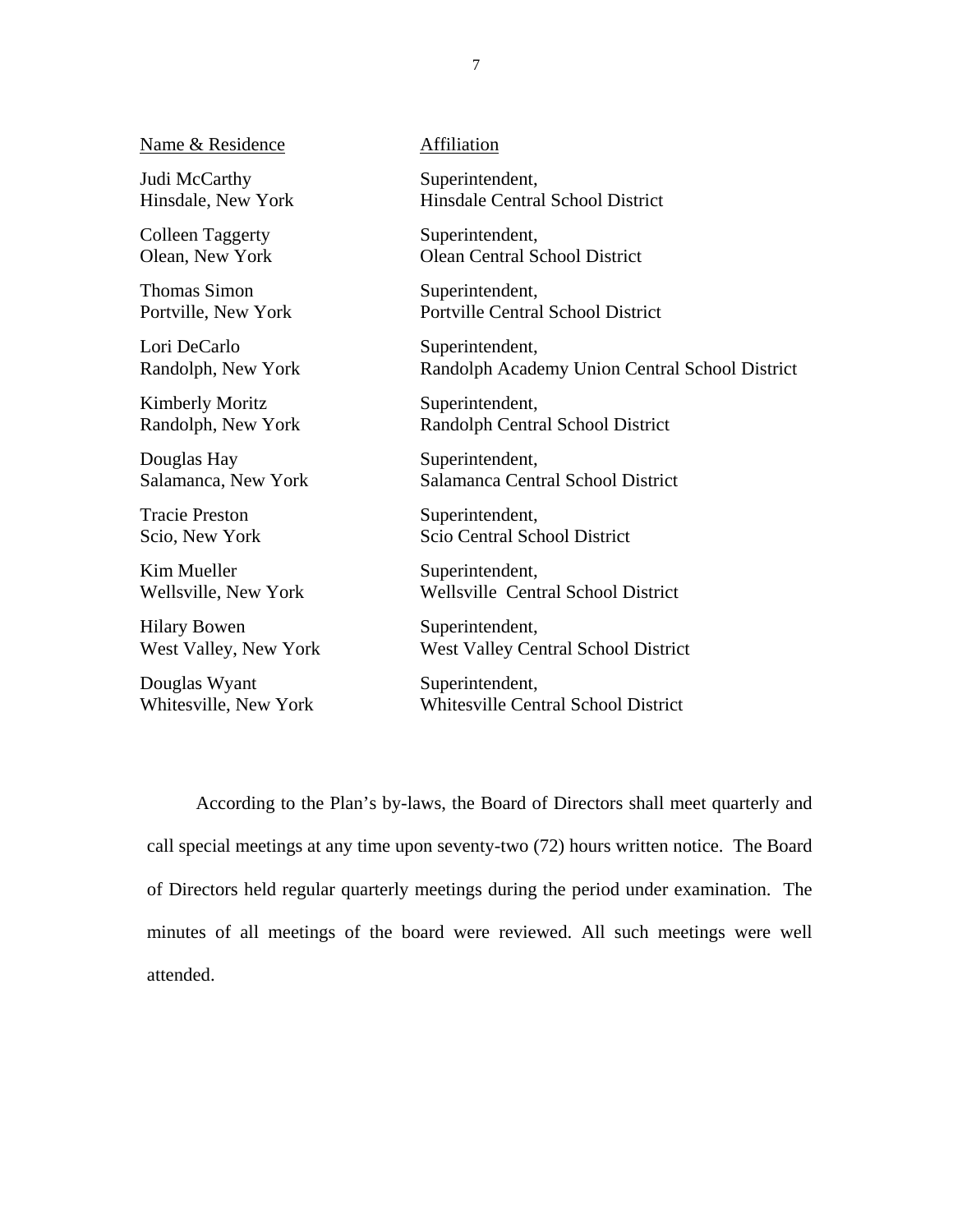Each of the Participants appointed its school district superintendent and also a designee to attend board meetings as a voting representative when the Participant's appointed superintendent was unable to attend such meetings.

Item 2 of the Plan's Municipal Cooperative Agreement states in part:

"The governing body of the Plan shall be a Board of Directors comprised of the chief executive officer or other designated officer of each Participant…"

In addition, Article I, Item B of the Plan's by-laws states in part:

"The Board of Directors of the Plan shall be comprised of one representative from each Participant, which shall be the chief executive officer or other designated officer of the Participant…"

It is recommended that the Plan comply with Item 2 of its Municipal Cooperative agreement and Article I, Item B of its by-laws with regard to appointments to the Plan's Board of Directors or amend its Municipal Cooperative Agreement and its by-laws to reflect the current practice of allowing either the Superintendent or Superintendent's designee to attend board meetings.

The Plan subsequently complied with this recommendation.

The minutes of all meetings of the Board of Directors were reviewed. Such meetings were generally well attended, however, it was noted that relative to the board meetings held during the period under examination, one member of the board failed to attend at least one-half of such board meetings.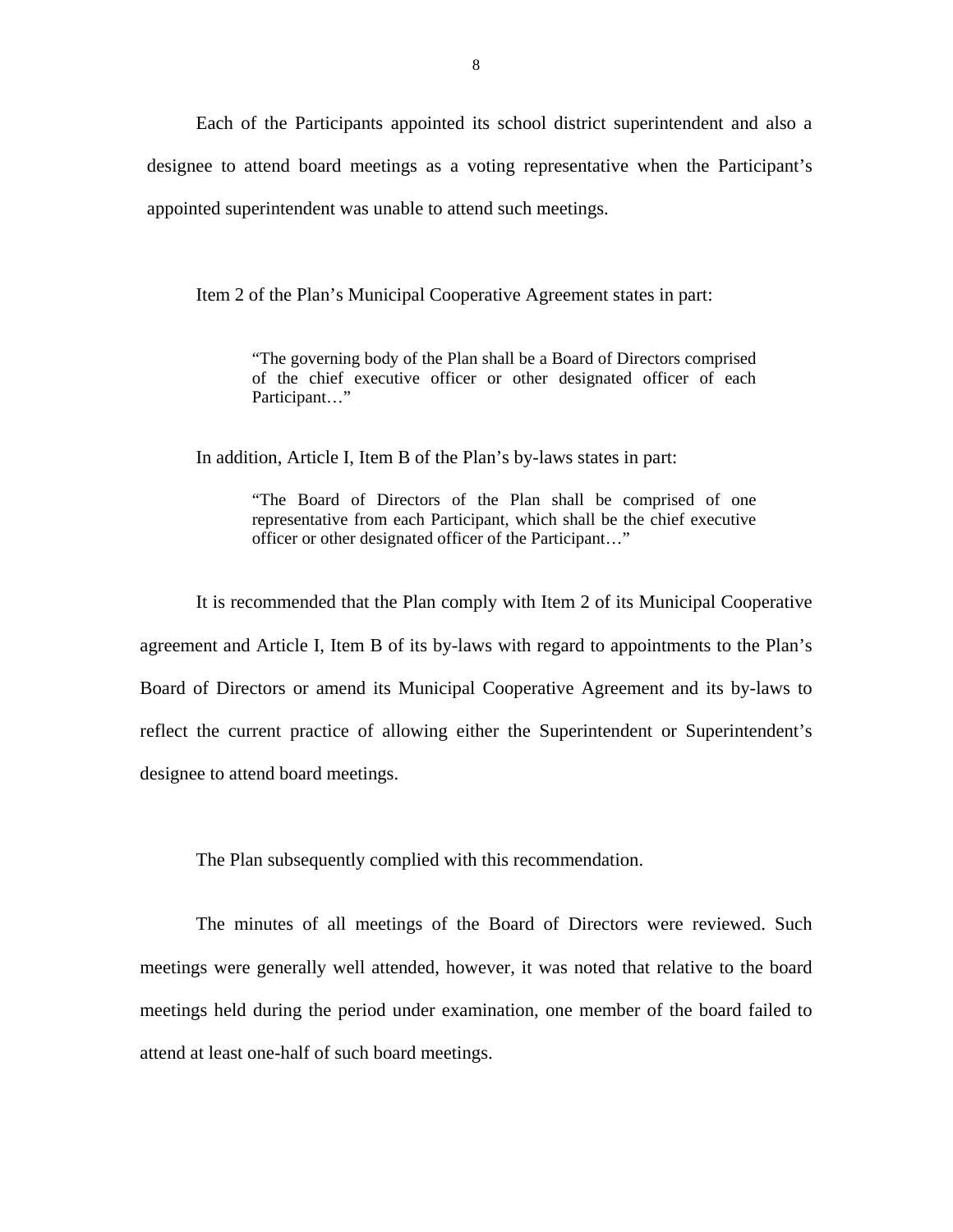Members of the board have a fiduciary responsibility and must evince an ongoing interest in the affairs of the Plan. It is essential that board members attend meetings consistently and set forth their views on relevant matters so that appropriate decisions may be reached by the board.

It is recommended that board members who are unable or unwilling to consistently attend meetings resign or be replaced.

It was noted that the aforementioned board member's school ceased its participation in the Plan effective January 1, 2011.

Article 1(E) of the Plan's by-laws states:

"The Chairman of the Board of Directors will be elected annually at the last quarterly meeting of the fiscal year. The Secretary of the Board of Directors will be elected annually at the last quarterly meeting of the fiscal year and will act as Chairman in the absence of the elected Chairman."

A review of the Board of Directors' meeting minutes indicated that the Plan did not elect its Chairman or the Secretary annually at the last scheduled quarterly meeting of the fiscal year in non-compliance with Article 1(E) of its by-laws.

It is recommended that the Board of Directors comply with Article 1(E) of its bylaws and elect the Chairman of the Board and Secretary of the Board annually at the last scheduled quarterly meeting of the fiscal year.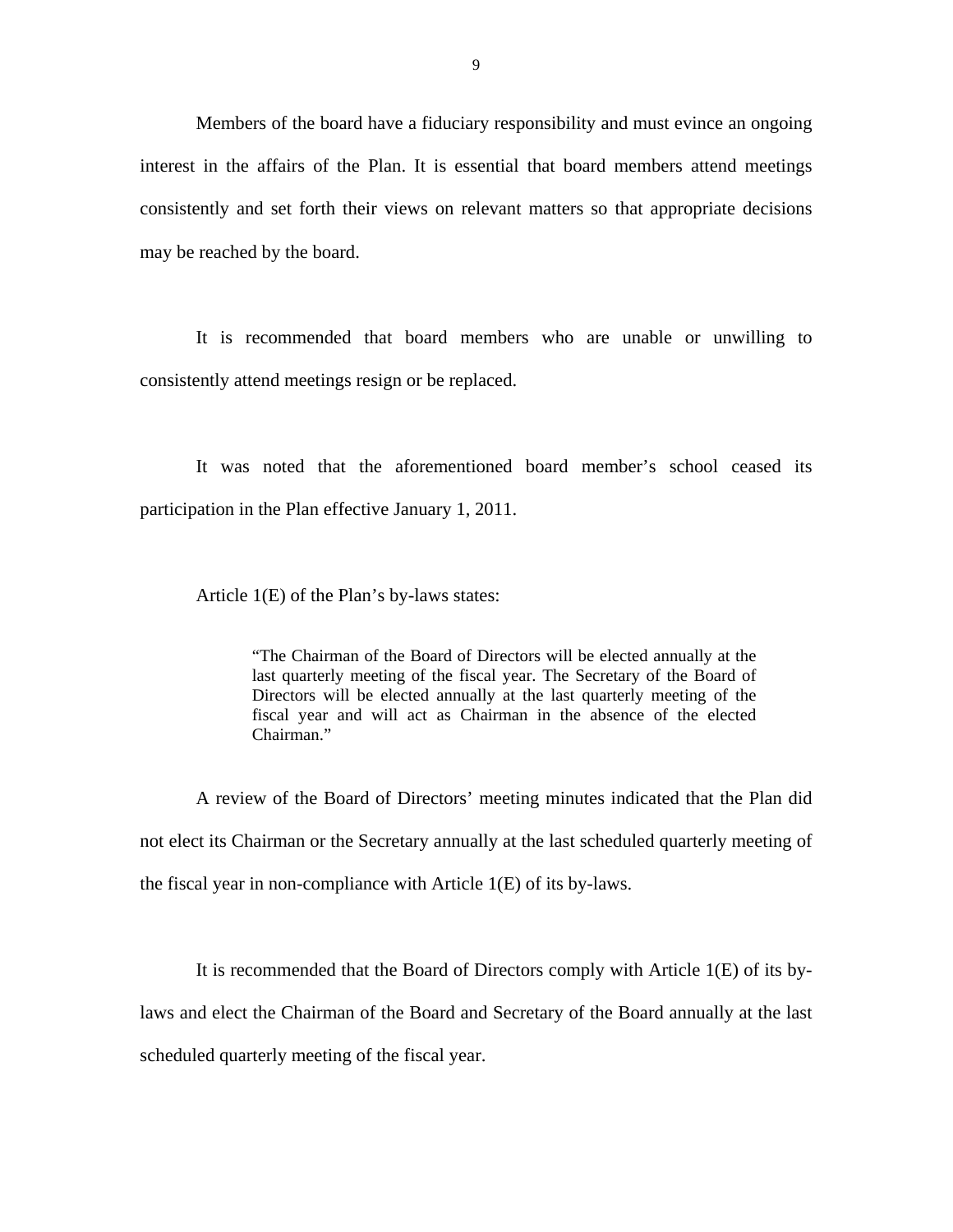The Plan subsequently complied with this recommendation.

Chairman of the Board of Directors. Further review of the Plan's by-laws determined that there were no provisions in its by-laws for the establishment of a position of Vice-Chairperson of the Board of Directors. However, a review of the Board of Directors meeting minutes dated June 10, 2011, revealed that the Plan elected a member of the board to the position of Vice-

It is recommended that the Plan amend its by-laws and its Municipal Cooperation Agreement to reflect the establishment of the position of Vice-Chairman of the Board of Directors.

The Plan subsequently complied with this recommendation.

A review of the Board of Directors' sign-offs on the prior Report on Examination, determined that two (2) Board Members did not read and sign off on the prior Report on Examination, in accordance with Section 312(b) of the New York Insurance Law.

Section 312(b) of the New York Insurance Law states in part:

.

"A copy of the report shall be furnished… to each of its board of directors and each such member shall sign a statement which shall be retained in … confirming that such member has received and read such report."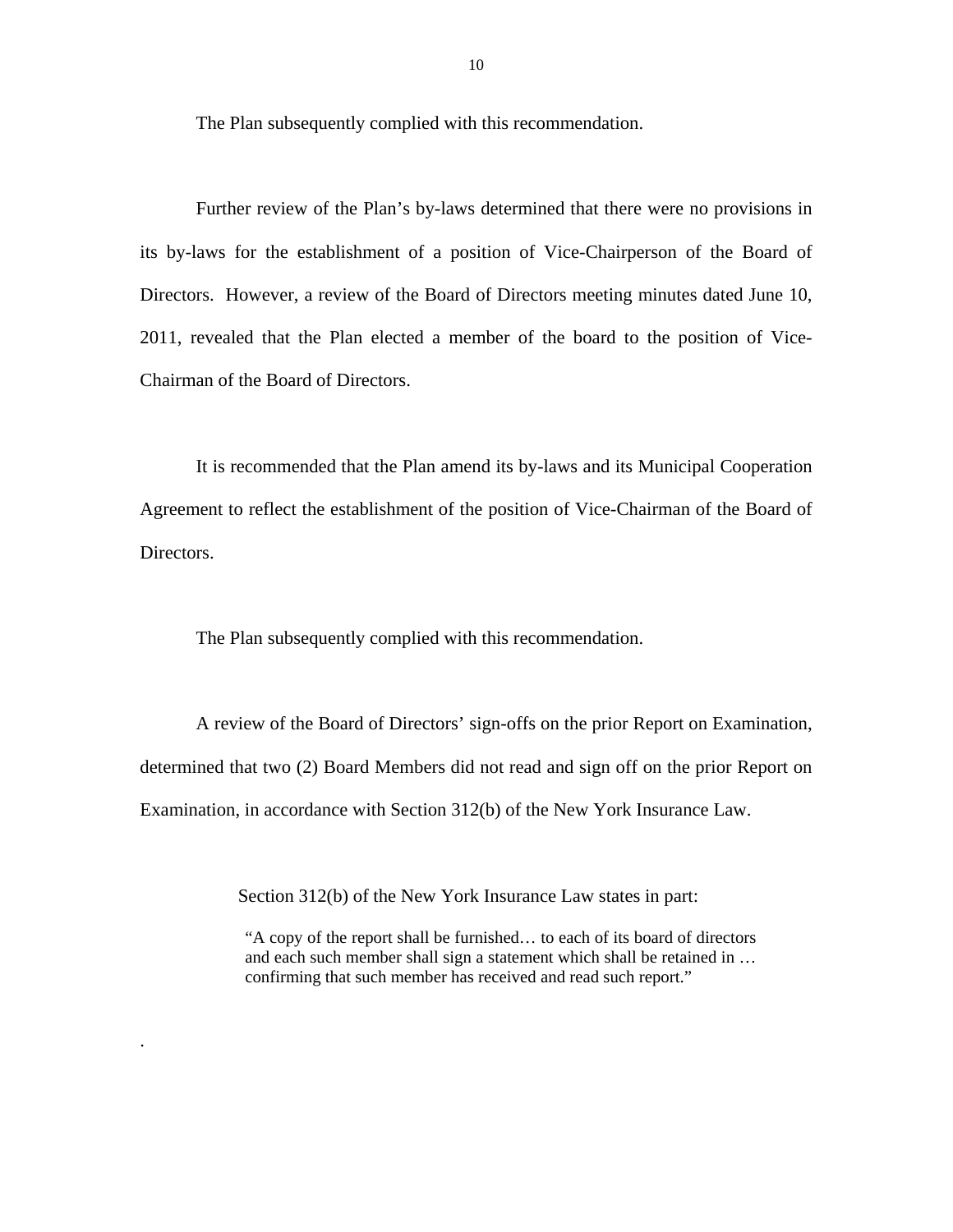It is recommended that the Plan comply with Section 312(b) of the New York Insurance Law and ensure that a complete copy of the Report on Examination, together with all recommendations and statements relating thereto, is furnished to each member of the Board of Directors and that each such member shall sign a statement which shall be retained in the Plan's files confirming that such board member has received and read such Report on Examination.

Section 4705(a) of the New York Insurance Law states in part:

 $body...$ " "The Municipal Cooperation Agreement, under which the municipal cooperative health benefit plan is established and maintained, and any amendment thereto, shall be approved by each participating municipal corporation by majority vote of each such corporation's governing

The Plan failed to provide the examiner with documentation to support that the Municipal Cooperative Agreement and subsequent amendments thereto were approved by each participating municipal corporation by majority of vote of each such corporation's governing body.

It is recommended that the Plan comply with Section 4705(a) of the New York Insurance Law with regard to its Participant's approval of the Plan's municipal cooperation agreement amendment thereto and that a record of such approvals be maintained in its files.

The Plan subsequently complied with this recommendation.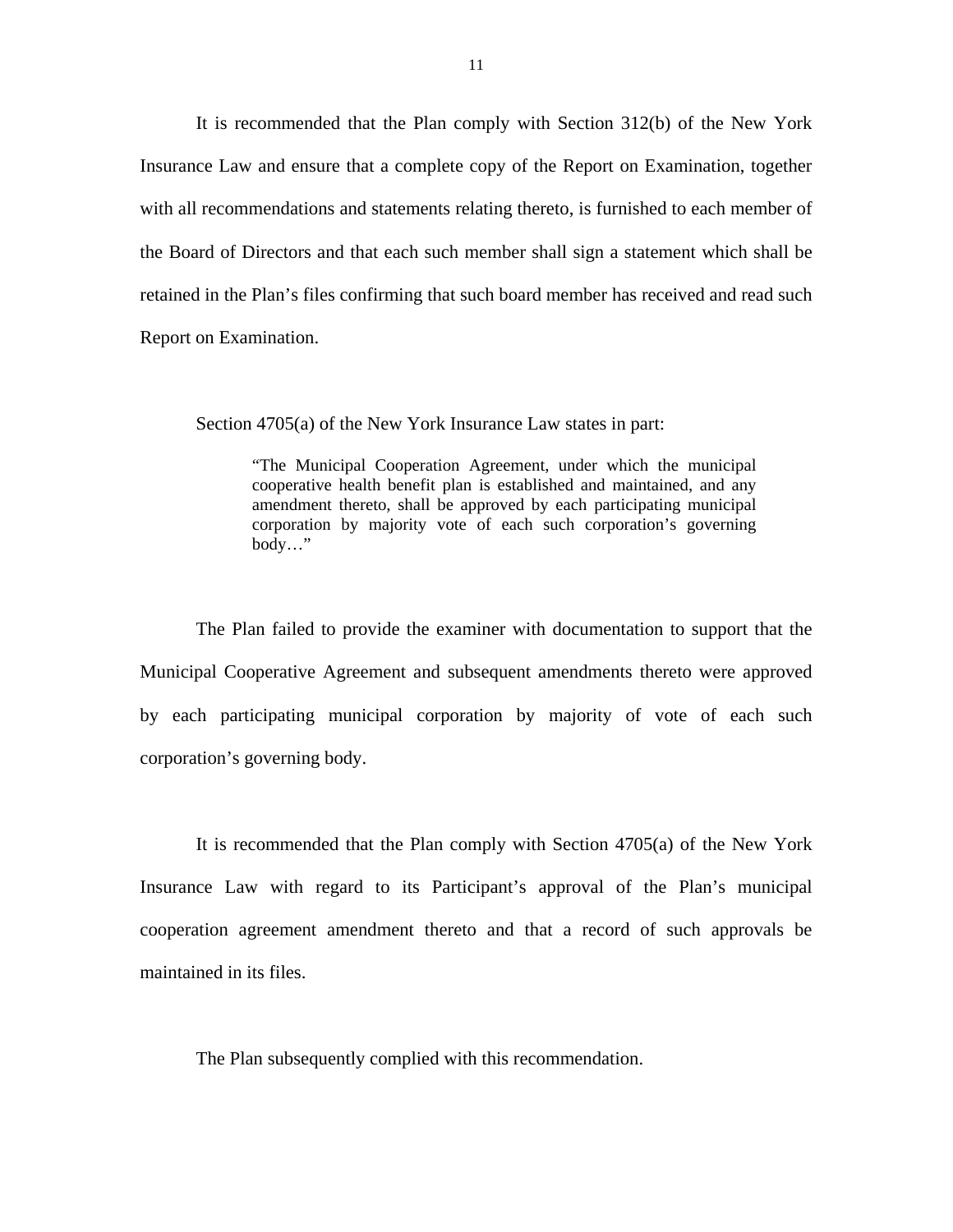Section 4709(c) of the New York Insurance Law states in part:

"Conspicuously printed on the first page of the plan document and summary plan description, in at least ten point bold-face type, shall be the following statement:

"This municipal cooperative health benefit plan is not a licensed insurer. It operates under a more limited certificate of authority granted by the superintendent of insurance. Municipal corporations participating in the municipal cooperative health benefit plan are subject to contingent assessment liability."

A review of the amended Plan Document describing the terms and conditions of coverage, which was filed for approval by the Plan with this Department in 2011, revealed that such document did not contain, on the first page, the statement required by Section 4709(c) of the New York Insurance Law.

It is recommended that the Plan comply with Section 4709(c) of the New York Insurance Law by amending its most recent filed Plan Document to contain the required statement.

The principal officers of the Plan as of June 30, 2010 were as follows:

Officer Title

Judi McCarthy Douglas Wyant Thomas C. Potter

President Secretary Chief Financial Officer

The Board of Directors has designated Pam Kirkwood as the Attorney-in-Fact who is authorized to receive service on a summons or other legal paper in any action, suit or proceeding arising out of any contract, agreement or transaction involving the Plan.

B Territory and Plan of Operation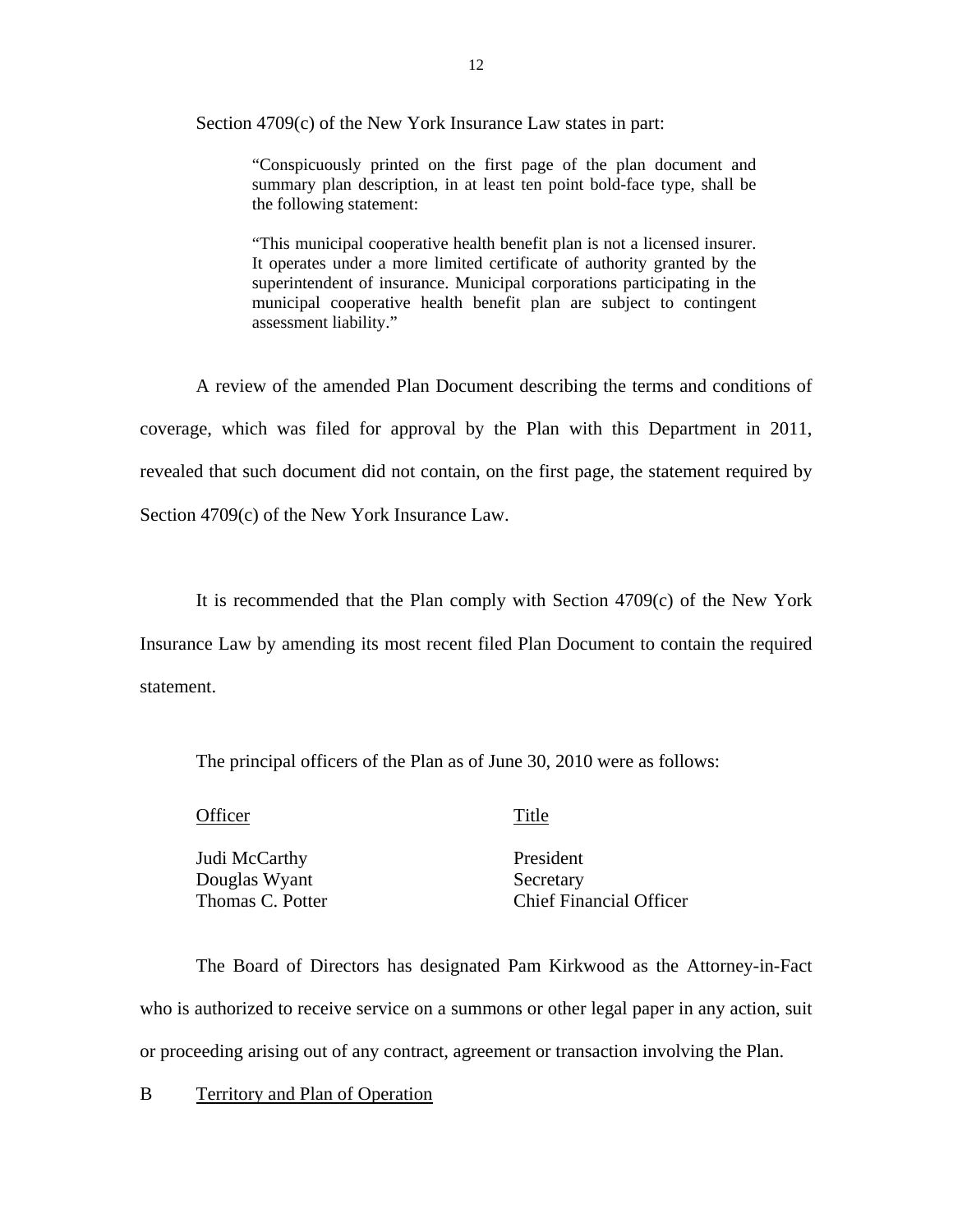The Plan provides health benefits in the counties of Cattaraugus, Allegany, Erie and Wyoming within New York State. The Plan's enrollment as of June 30, 2010 was 3,434. The Plan's enrollment during fiscal years 2006-2010 was as follows:

| Year       | 2006  | 2007     | 2008      | 2009      | 2010   |
|------------|-------|----------|-----------|-----------|--------|
| Enrollment | 3,591 | 3,745    | 3,602     | 3,483     | 3,434  |
| Change     |       | $+4.3\%$ | $(4.8)\%$ | $(4.3)\%$ | (1.4)% |

In 2010, the Plan experienced a slight decrease in enrollment due to the loss of one of its school districts.

### Corporate Governance

Article 5-G of the New York General Municipal Law authorizes municipal corporations to enter into a municipal cooperative agreement for the performance of those functions or activities in which they may engage individually.

Article 47 of the New York Insurance Law specifically permits the establishing of municipal cooperative health benefit plans. Such plans are required to be established and maintained under a municipal cooperative agreement pursuant to Section 4705 of the New York Insurance Law. In this regard, the municipal cooperative agreement and any amendment thereto is to be approved by each participating municipal corporative by majority vote of each such cooperative's governing body. It was noted that the Plan's municipal cooperation agreement and addenda to such agreement have been approved by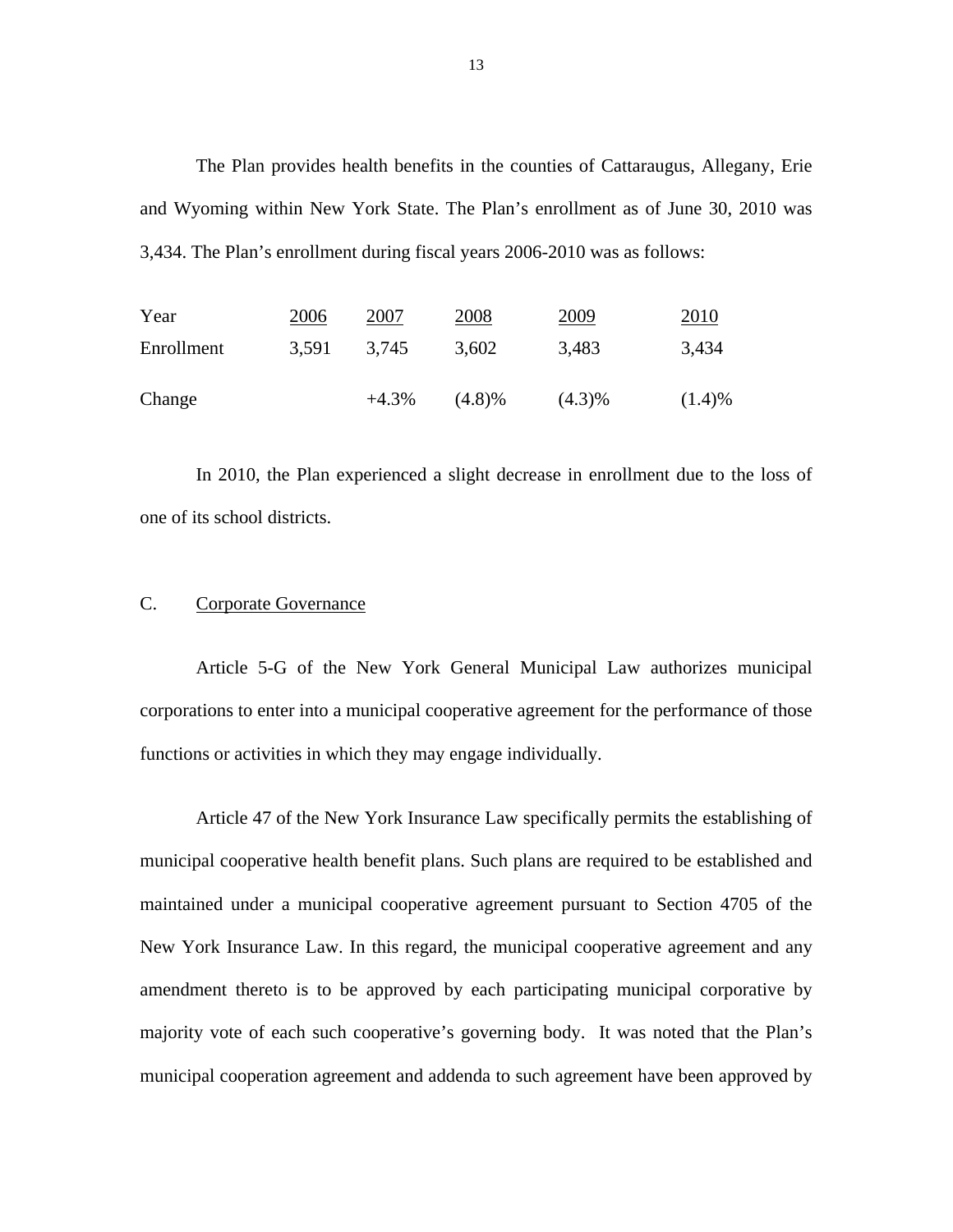each Participant. It was also noted that the municipal cooperation agreement and addenda had been filed with the Department.

As part of its corporate governance structure, the Plan's responsibilities include overseeing management's handling of the claims adjudication process relative to outside parties who, pursuant to an agreement with the Plan, perform claims adjudication procedures.

It is recommended that, as prudent business practice, the Plan's Board of Directors obtain annual certifications from its third party claims administrators that claims are being processed in accordance with the Plan Document and applicable Department statutes, rules and regulations.

### D. Stop-Loss Coverage

As required by Section 4707 of the New York Insurance Law, the Plan maintains both aggregate stop-loss coverage and specific stop-loss coverage. The issuer of the stoploss coverage is authorized in the State of New York. The following is a summary of the Plan's stop-loss program as of June 30, 2010:

The Plan purchased stop-loss insurance coverage as required by Section 4707 of the New York Insurance Law. The Plan has a stop-loss policy with H M Life Insurance Co an authorized reinsurer that provides 100% reimbursement after the \$250,000 specific attachment point and also has 125% aggregate coverage for the Plan's experience in total.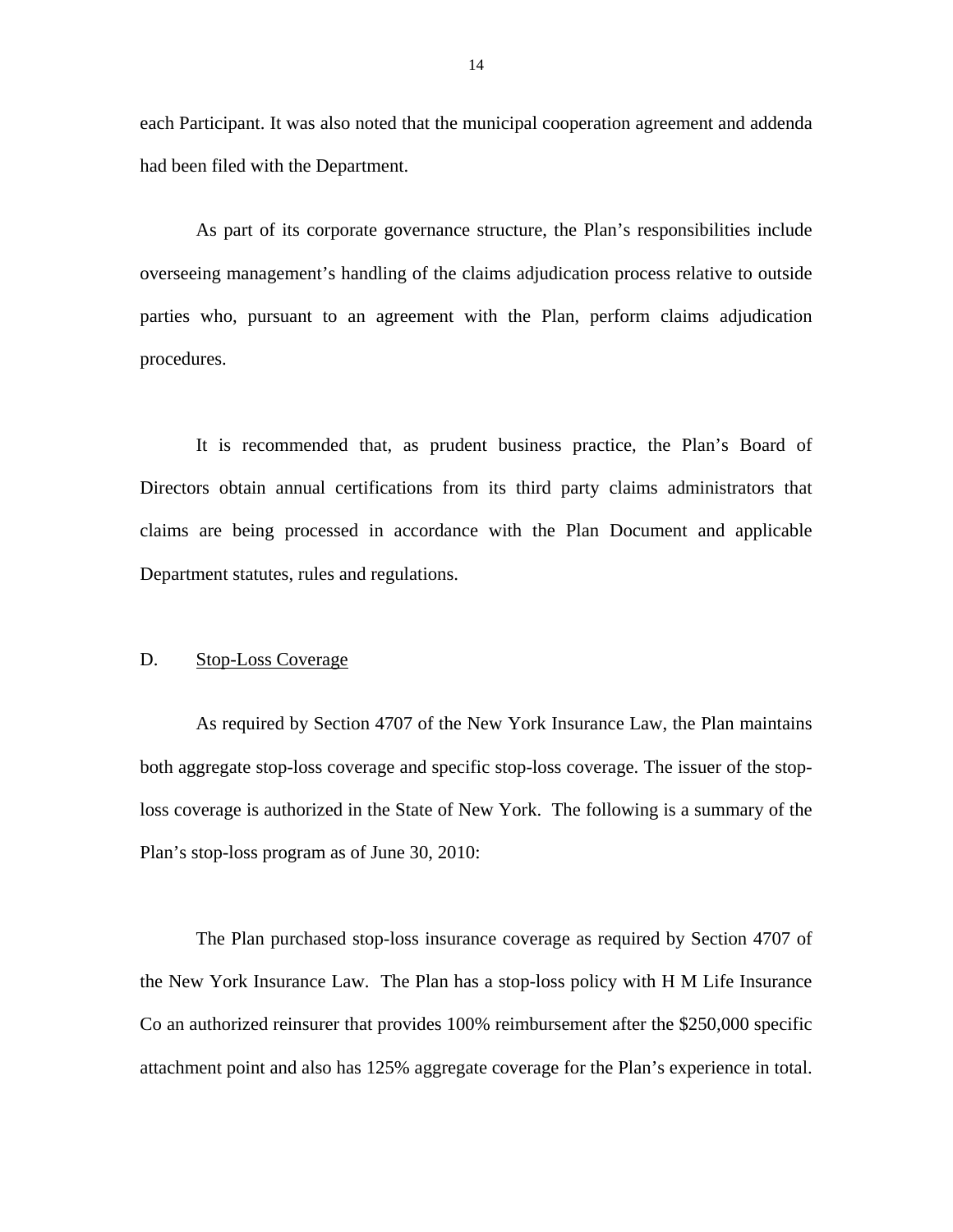The \$250,000 specific attachment point is below 4% of expected claims as required by under Section 4707 of the Insurance Law.

## E. Administrative Services Agreements

As of June 30, 2010 the Plan was a party to the following service agreements.

- Nova Healthcare Administrators, Inc. ("NOVA"), a wholly owned subsidiary of Independent Health Corporation, provides third party claim administrative services which are identified in the Plan's Summary Plan Document. NOVA also establishes utilization management criteria for review of medical and pharmacy authorizations and claims; NOVA acts as the pharmacy administrator for the Plan's Pharmacy Benefits Manager, Express Scripts.
- Effective January 10, 2010, the Plan contracted with Blue Cross Blue Shield of Western New York, ("BCBSWNY") for administrative services only. BCBSWNY prepares and distributes a Plan identification card to each participant. BCBSWNY also maintain appropriate records on each participant for the proper administration for the Plan. The records maintained on the participants include information regarding the coverage of the participant and any covered dependents under any other group health plan other than the Plan.
	- Effective July 1, 2009, the Plan contracted with Premier Consulting Associates, LLC ("Premier") As requested by the Plan, Premier prepares bid specifications and solicits proposals from insurance and third party administrative markets, evaluates bids and bidders, including administration, claims payment procedures, customer service, provider networks reserve establishment policies, financial soundness and identifies the most cost beneficial package from among the various service providers. Premier also provides assistance with labor negotiation discussions if requested, involving plan options, premiums, plan analysis/performance, prescription drug programs and attends negotiations on an as-needed basis.
- Effective April 24, 2008, the Plan contracted with Manning & Napier Information Services, LLC, ("MNIS"). MNIS provides the Plan with on-line business application with features that augment or enhance certain current business applications, including the Benefficiency Online Platform and Modules, the Benefficiency Content, and the Benefficiency Materials.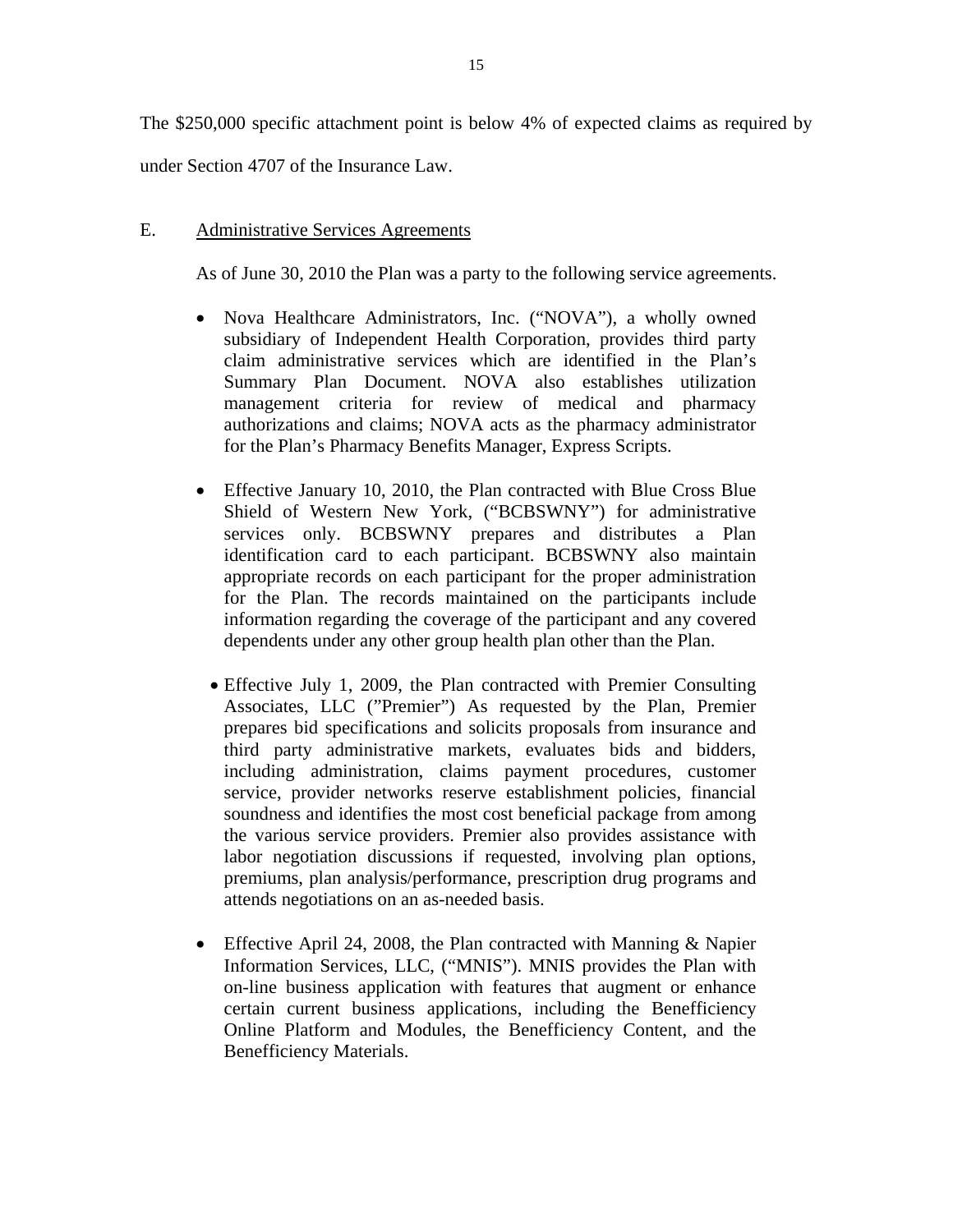- Effective April 1, 2010, the Plan contracted with Express Scripts, Inc. ("ESI") to provide the following services: maintain a network of participating pharmacies and make available an updated list of participating pharmacies on-line, perform claims processing services for covered drugs dispensed by participating pharmacies and conduct standard concurrent drug utilization review ("DUR") analysis of each prescription submitted for processing on-line by a pharmacy, in order to assist the dispensing pharmacist and prescribing physician in identifying potential drug interactions. ESI also provide prior authorization services as specified and directed by the Plan for designated drugs and processes initial claims for benefits relative to member submitted claims and prior authorization requests consistent with the ERISA claims rules and applicable New York State statutes.
- Effective July 1, 2010, the Plan entered into a Coordination Services Agreement with Cattaraugus-Allegany Board of Cooperative Educational Services ("BOCES"). The BOCES is required to act as coordinator and liaison between and for employers, enrollees, third party administrators, consultants, auditors, actuaries, the Department, the Plan's Board of Directors, Committees, and other parties as appropriate. The BOCES is also required to attend Board of Directors meetings to take minutes, and perform other clerical tasks as may be required in the daily operation of the Plan. Further, the BOCES is required to maintain a database of all Plan enrollees, and perform financial transactions such as accounts receivables, accounts payable, revenues, expenses, receipts, investments, and maintain the Plan's books of account.

### F. Conflict of Interest Policy

The Plan did not have a conflict of interest policy in place at the time of the examination.

It is recommended as a good business practice, that the Plan establish a conflict of interest policy and require its board members, officers and key employees sign a conflict of interest disclosure form on an annual basis.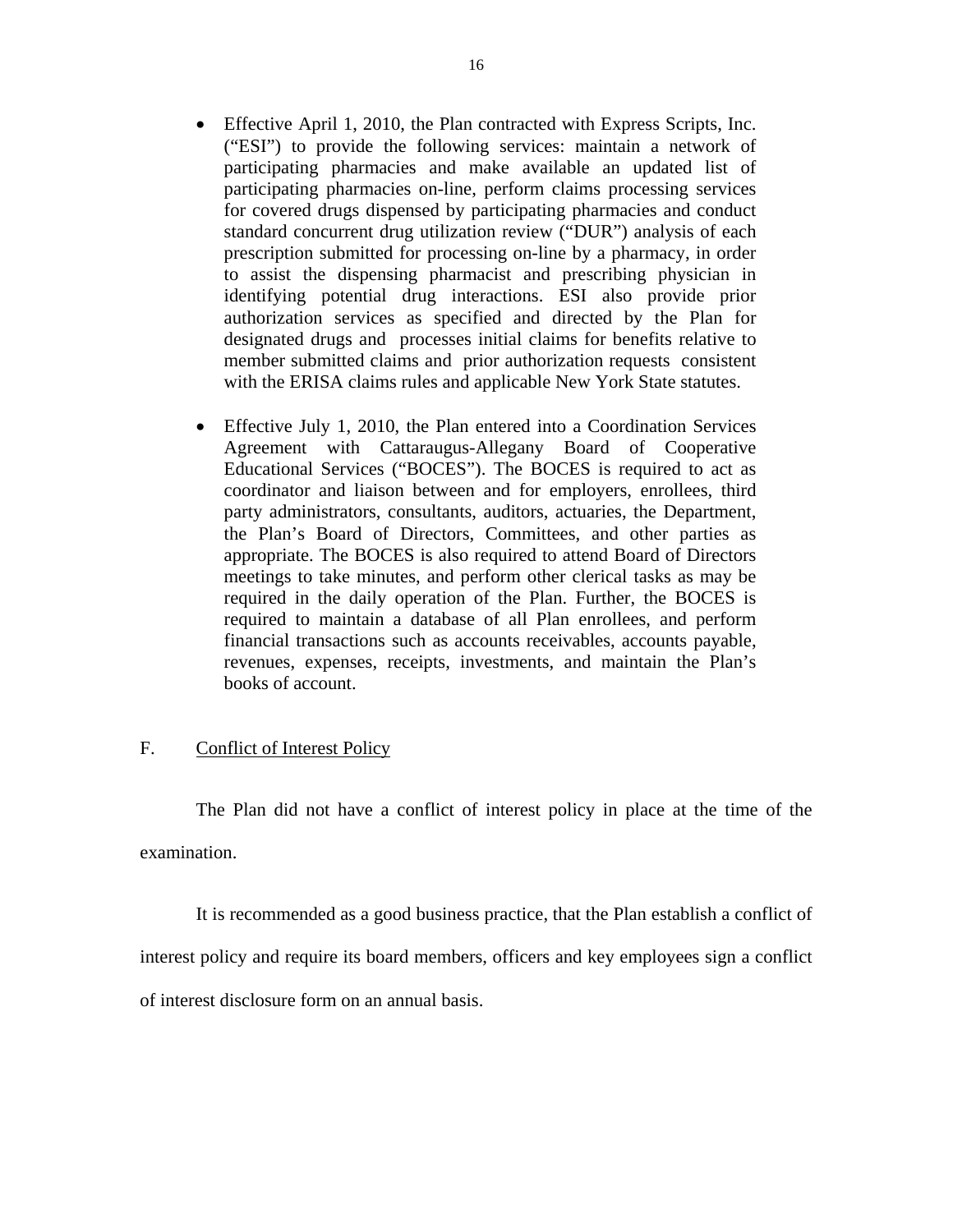### G. Accounts and Records

The Plan, in June 30, 2006 annual statement filing to this Department, made a prior period adjustment in which the Plan adjusted its reported June 30, 2005 net worth by an amount which represented the Plan's exclusion of the revenues, expenditures, assets, liabilities, net worth related to an insured product from the Plan's filings with the Department.

In addition, during the examination period, the Plan, effective January 1, 2010, ceased its retrospective rating arrangement with another insurer and entered into a self insurance arrangement with such insurer. As a result of this change, there were significant changes (increases) to the Plan's balance sheet items compared to the previous year.

It was noted that the Department was not notified of the above changes in reporting in advance of the annual or quarterly filings. There also was no disclosure of such changes made in the notes to the filed annual and quarterly statements.

The result of the aforementioned changes contributed to a considerable amount of subsequent communications between the Plan and the Department in order to resolve and obtain explanations regarding the anomalies which resulted from such changes in reporting within the Plan's filed annual statements for the affected years.

In it recommended that, in the future, the Plan provide at least thirty (30) days advance notice to the Department of any foreseeable significant reporting changes, including prior period adjustments, which may result in significant changes in reporting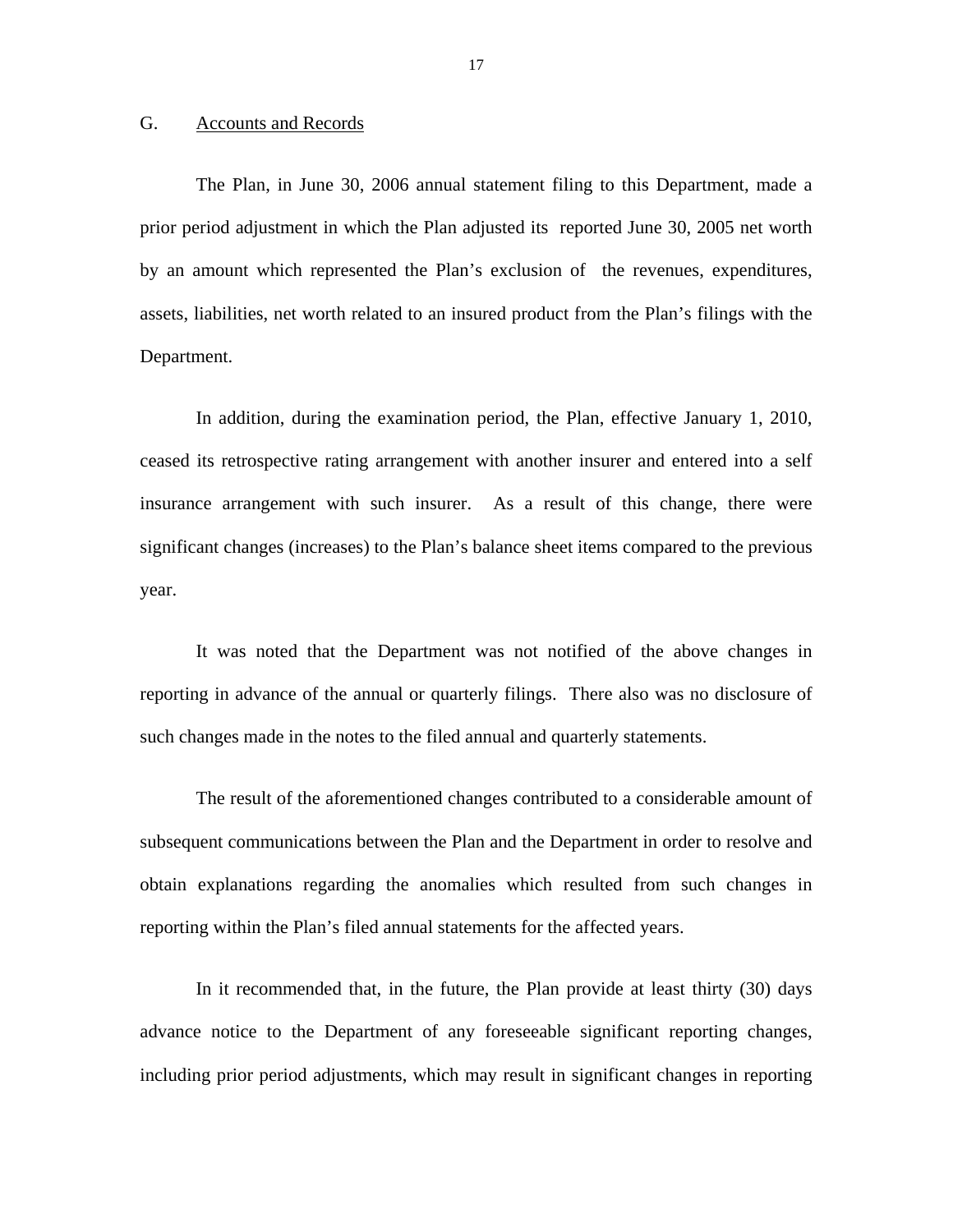amounts compared to prior period reported amounts within its filed annual and quarterly statements.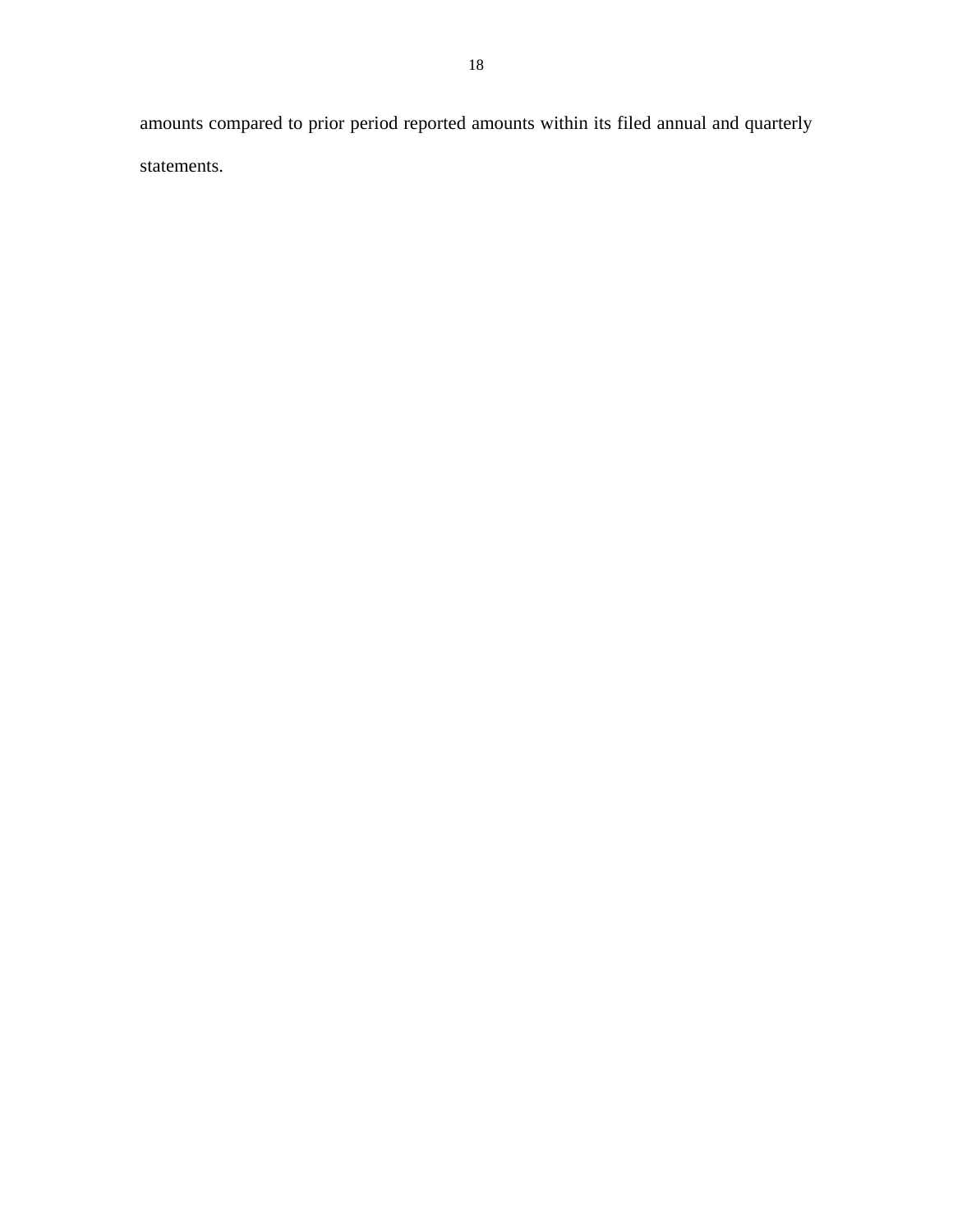# **3. FINANCIAL STATEMENTS**

# A. Balance Sheet

.

The following shows the assets, liabilities and surplus as determined by this examination, as of June 30, 2010. This statement is the same as the balance sheet reported by the Plan in its filed annual statement:

| <b>Assets</b>                                                                       | Examination                                         | Plan                                                |
|-------------------------------------------------------------------------------------|-----------------------------------------------------|-----------------------------------------------------|
| Cash and cash equivalents<br>Premiums receivable                                    | \$16,658,285<br>1,338,193                           | \$16,658,285<br>1,338,193                           |
| <b>Total assets</b>                                                                 | \$17,996,478                                        | \$17,996,478                                        |
| Liabilities                                                                         |                                                     |                                                     |
| Accounts payable<br>Claims payable<br>Unearned premiums<br><b>Total liabilities</b> | 441,039<br>\$<br>9,439,930<br>73,222<br>\$9,954,191 | 441,039<br>\$<br>9,439,930<br>73,222<br>\$9,954,191 |
| Net worth                                                                           |                                                     |                                                     |
| Contingency reserves<br>Retained earnings/Fund Balance                              | \$2,122,525<br><u>5,919,762</u>                     | \$2,122,525<br><u>5,919,762</u>                     |
| Total net worth                                                                     | \$8,042,287                                         | \$8,042,287                                         |
| Total liabilities and net worth                                                     | \$17,996,478                                        | \$17,996,478                                        |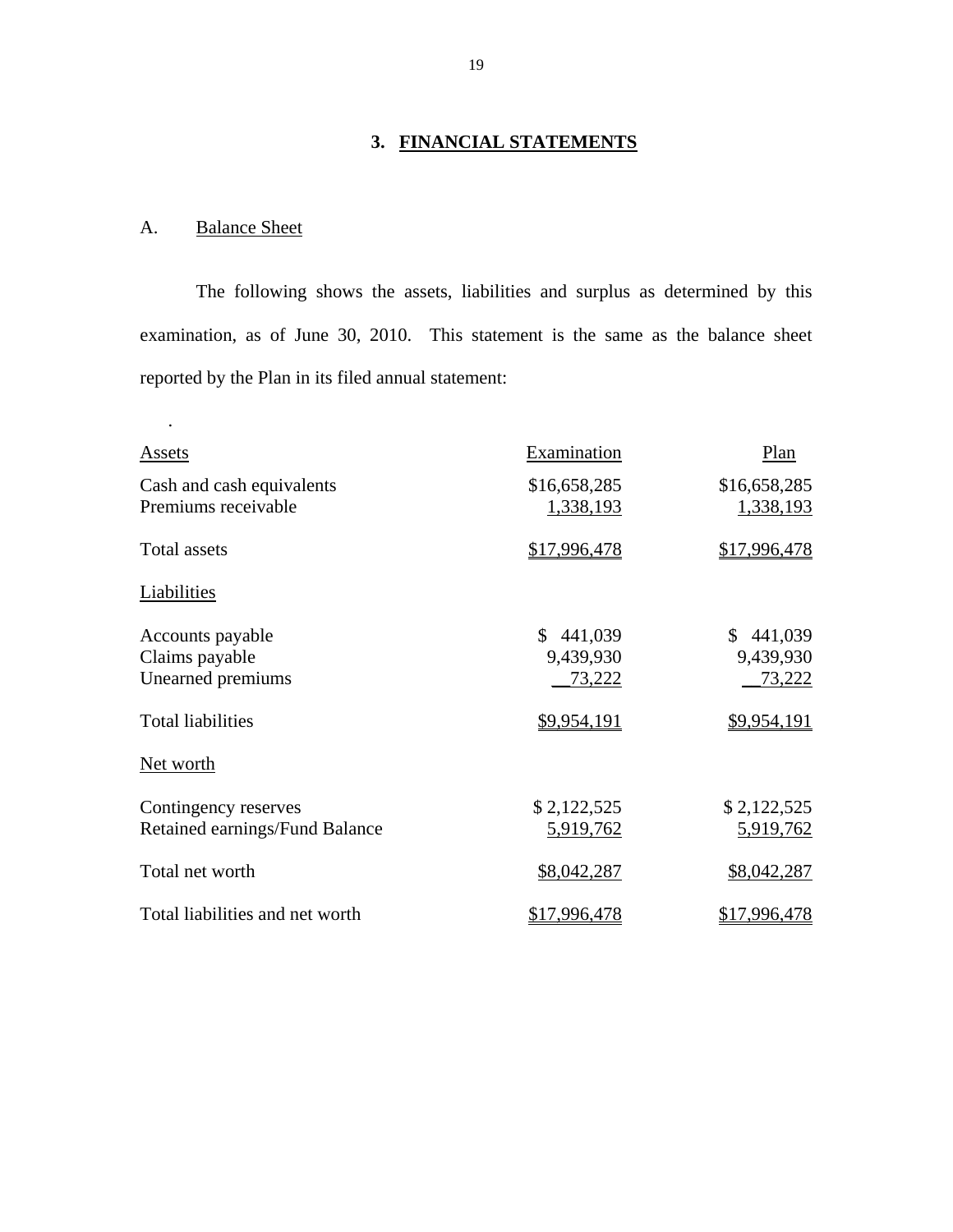# B. Statement of Revenue and Expenses and Net Worth

Net worth increased \$ 1,328,593 during the five-year examination period, July 1,

2005 through June 30, 2010, detailed as follows:

# Revenues

| Premiums                              | \$104,885,124 |               |
|---------------------------------------|---------------|---------------|
| Investment income                     | 982,035       |               |
| <b>Fund Balance Assessment</b>        | 195,505       |               |
| Aggregate write-ins for other revenue | 1,592,551     |               |
| Total revenues                        |               | \$107,655,215 |
| <b>Expenses</b>                       |               |               |
| Hospital and medical claims           | \$51,562,236  |               |
| Drug claims                           | 49,384,910    |               |
| <b>Public Goods Pool</b>              | 95,361        |               |
| Claims subtotal                       | \$101,042,507 |               |
| Stop-Loss expenses net of recoveries  | 371,065       |               |
| Net claims incurred                   | \$101,413,572 |               |
| Administrative expenses               | 2,656,600     |               |
| Total expenses                        |               | 104,070,172   |
| Net income                            |               | 3,585,043     |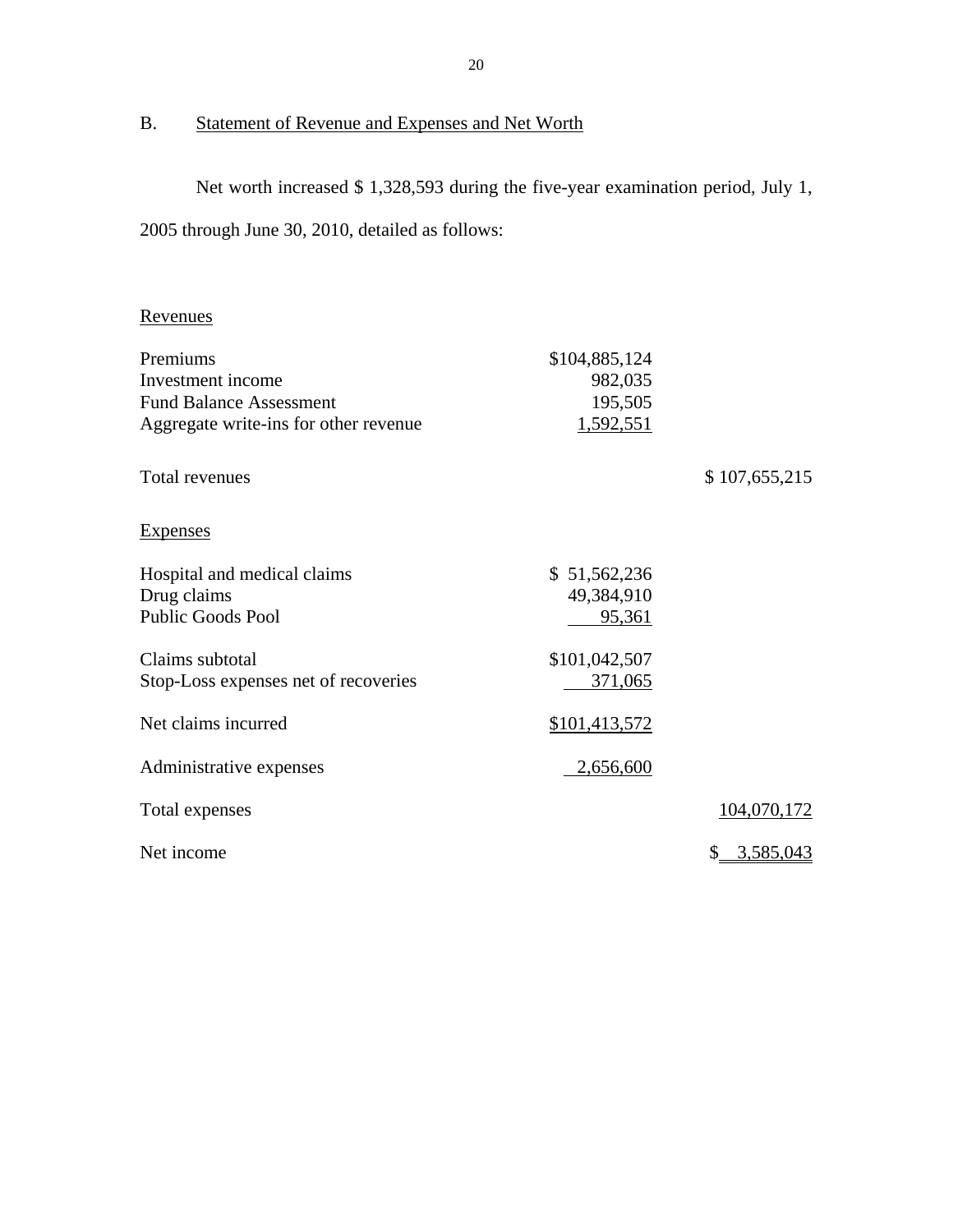| Net worth, per report on examination,<br>as of June 30, 2005                      |                        |                        | \$6,713,694 |
|-----------------------------------------------------------------------------------|------------------------|------------------------|-------------|
|                                                                                   | Gains in<br>Net Worth  | Losses in<br>Net Worth |             |
| Net income<br>Net adjustment in net worth<br>Prior period adjustment in net worth | \$3,585,043<br>103,235 | 2,359,685              |             |
| Net increase in net worth                                                         |                        |                        | 1,328,593   |
| Net worth, per report on examination,<br>as of June 30, 2010                      |                        |                        |             |

### **4. PREMIUMS RECEIVABLE**

Although no examination change was made relative to this item, during the course of the examination, two premium receivable balances in the amounts of \$78,731 and \$266,770 due in excess of sixty days from two of the Plan's participants were maintained on the books of the Plan. In June 2010, the delinquent premiums were paid.

Item 6 of the Plan's Municipal Cooperation Agreement states in part:

"A late payment charge equal to 1% of the monthly installment due shall be charged for any payment not received by the 15th day of each month, or the next business day if the 15th falls on a Saturday, Sunday or legal holiday. If payment is not received within thirty (30) days of the due date, a late payment charge equal to five percent (5%) of the monthly installment due shall be charged. If payment is not received within ninety (90) days of the due date, the Participant's membership in the Plan will be automatically terminated unless the Board of Directors finds good cause for the delay…"

It is noted that, when the delinquent premiums were paid, no interest penalty was applied, or collected, in violation of the Municipal Cooperation Agreement.

21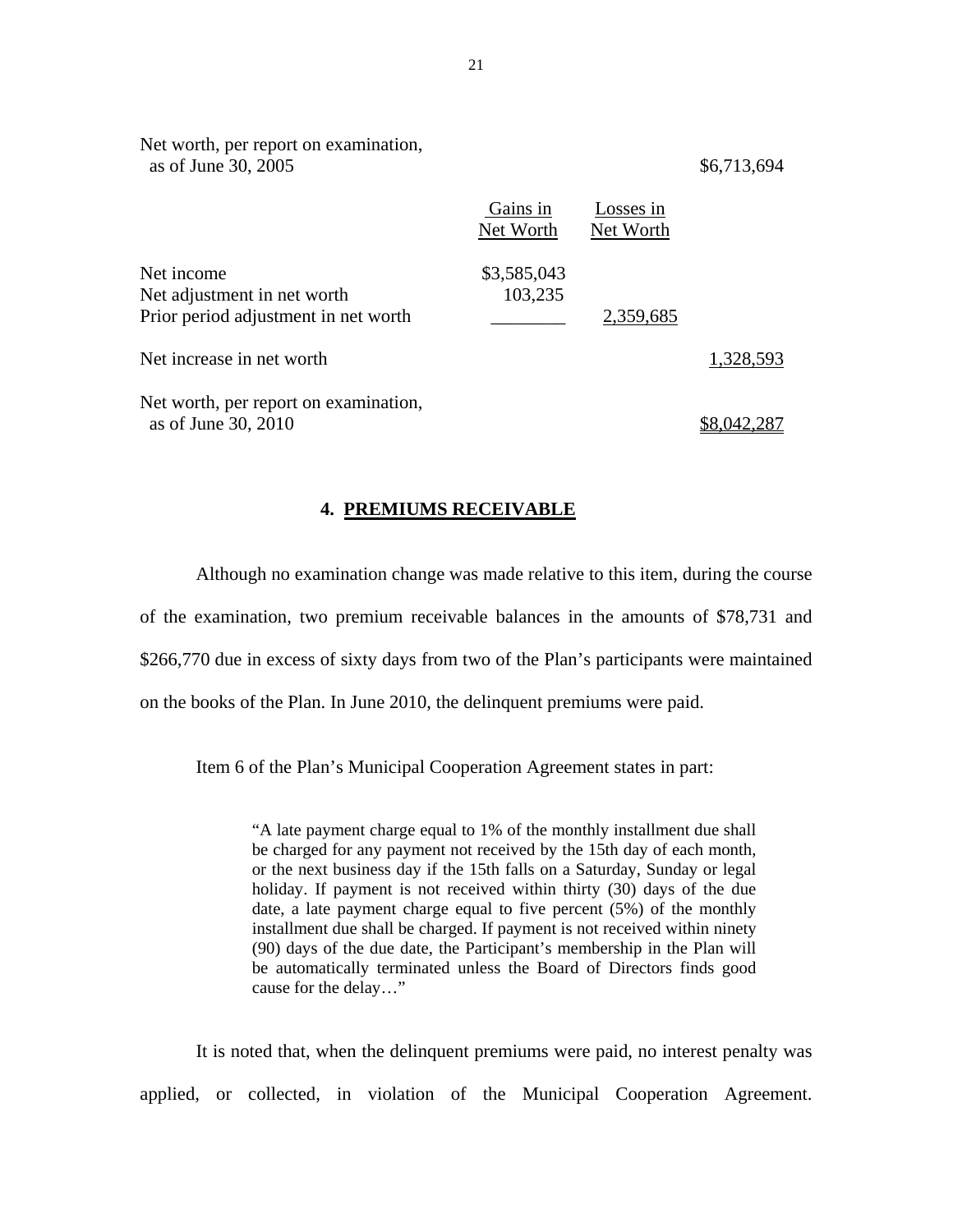Additionally, the minutes of the Board of Directors indicate a discussion was held in regard to the delinquent member's participation. It appears the Board of Directors found good reason for the delay in payment, as required by the Municipal Cooperative Agreement inasmuch as the Board continued the member as a participant in the Plan.

It is recommended that the Plan comply with the requirements of Item 6 of its Municipal Cooperative Agreement and require payment of interest for late payment or file with this Department an amended Municipal Cooperative Agreement, approved by the Plan's participants, which provides for the waiver of required interest if it is the intention of the board, in certain circumstances, to waive interest on delinquent payment of premiums**.** 

The Plan subsequently complied with this recommendation.

### **5**. **CLAIMS PAYABLE**

The examination liability of \$9,439,930 is the same as the amount reported by the Plan as of June 30, 2010.

The Plan's liability for unpaid claims was established in compliance with the requirements of Section 4706(a)(1) of the New York Insurance Law.

The examination analysis of the claims unpaid reserve was conducted in accordance with generally accepted actuarial principles and practices and was based on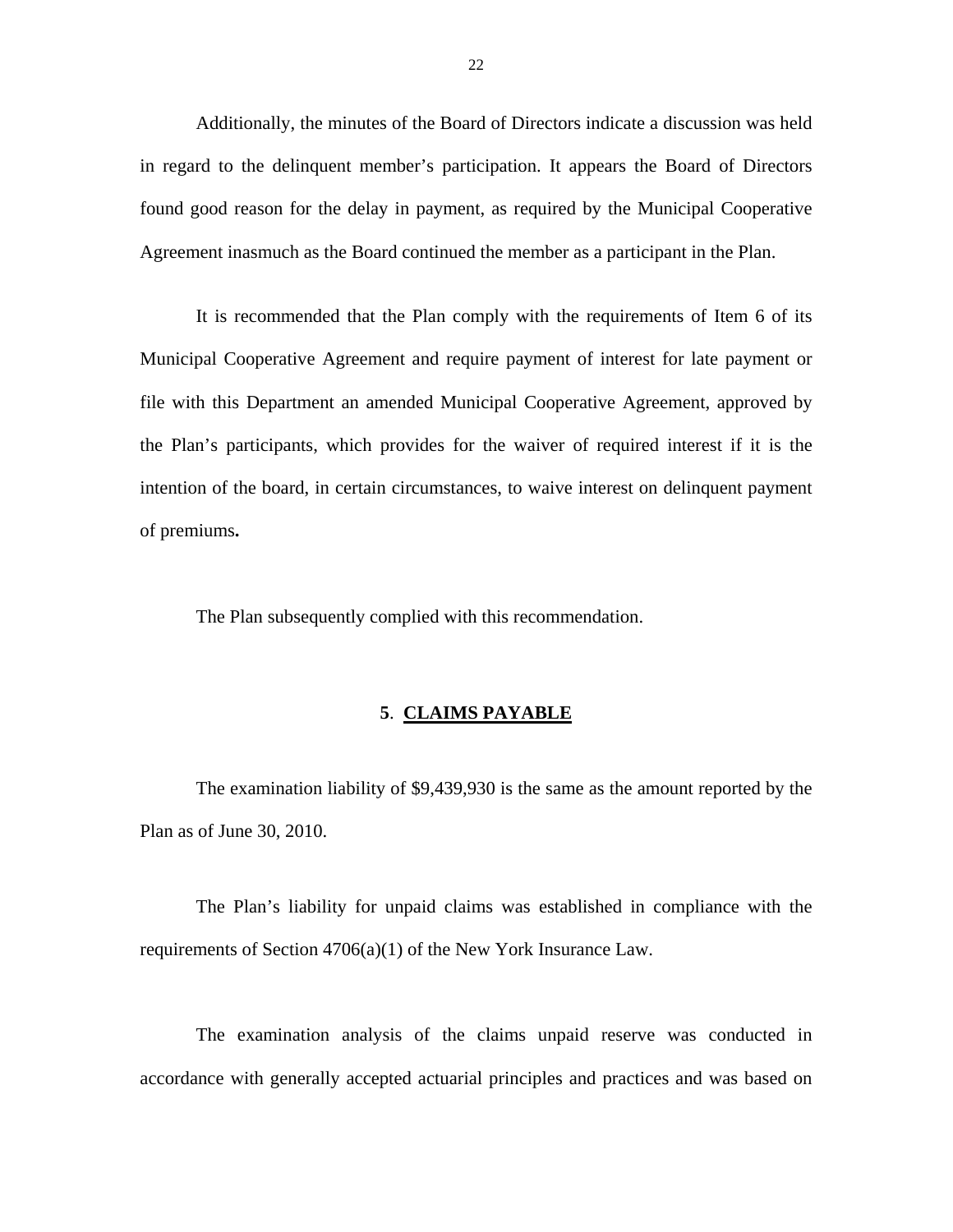statistical information contained in the Plan's internal records and in its filed annual statements as verified during the examination. The examination reserve was based upon actual payments made through a point in time, plus an estimate for claims remaining unpaid at that date.

### **6. MARKET CONDUCT ACTIVITIES**

In the course of this examination, a review was made of the manner in which the Plan conducts its business practices and fulfills its contractual obligations to subscribers and claimants. The review was general in nature and is not to be construed to encompass the more precise scope of a market conduct examination.

The general review was directed at practices of the Plan in the following areas:

- (A) Claims review
- (B) Plan Document Mandated Benefits
- (C) Utilization review
- (D) Underwriting and rating

### A. Claims Review

### Claims attribute review

A review of claims processed by Blue Cross Blue Shield of Western New York, Inc. (BCBSWNY) was conducted. The claims review was performed using a statistical sampling methodology covering the claims processed during the aforementioned period to evaluate the overall accuracy and compliance environment of the Plan's claims processing.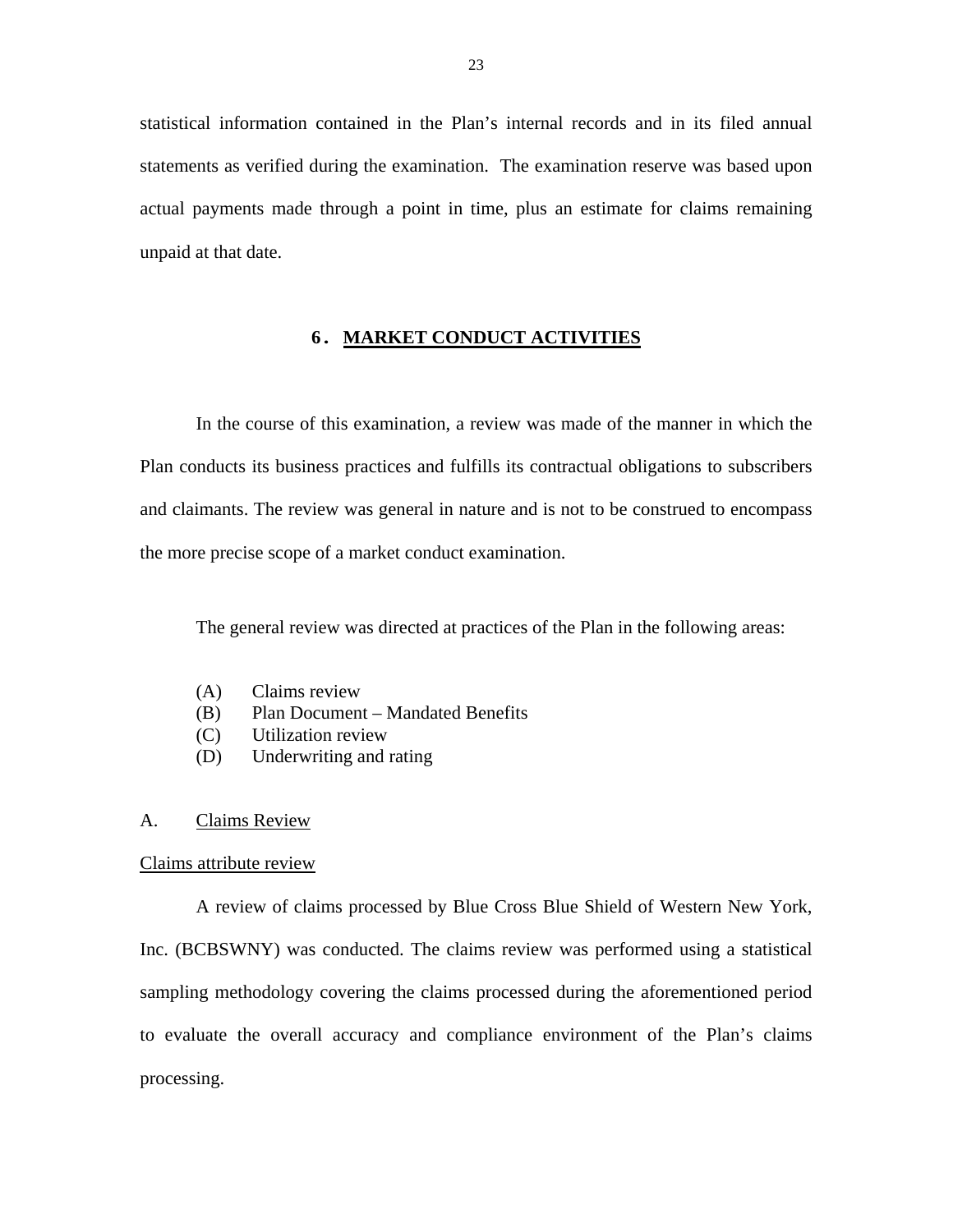A statistical random sampling process was performed using ACL for Windows© an auditing software program. The sampling methodology was devised to test various attributes deemed to be necessary for the successful processing of claims and to reach conclusions about all predetermined attributes, individually or on a combined basis. The review incorporated processing attributes used by BCBSWNY in its own quality analysis of claims processing. The sample size was 50 randomly selected claims.

For purposes of this analysis, a claim is defined by Blue Cross Blue Shield of Western New York, Inc, as the total number of items submitted by a single provider within a single claim form that is reviewed and entered into the claim processing system. The basis of the Department's statistical sample of claims is the summary of all lines on a claim into a one line roll-up. During the review of claims, processing it was determined that 1 error existed in the sample. This represents an accuracy rate of 98%.

### Claims prompt payment review

A review to test for compliance with New York Insurance Law 3224-a, ("Prompt Pay Law"), was performed by using a statistical sampling methodology covering claims submitted to the Plan during the period July 1, 2009 though June 30, 2010.

The review of the Plan's submitted medical and hospital claims data for the period, July 1, 2009 through June 30, 2010 did not reveal any problem areas.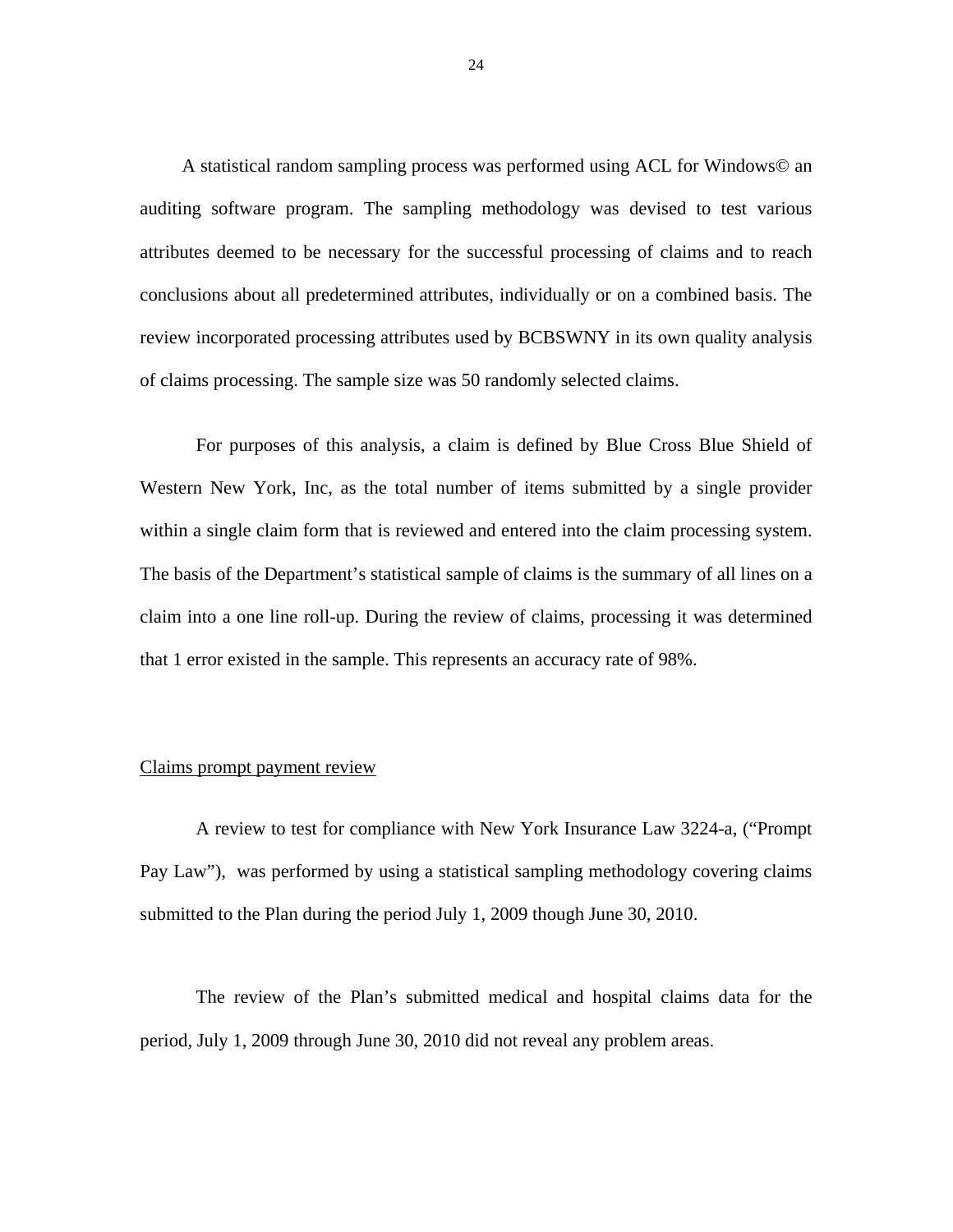### B. Plan Document – Mandated Benefits

.

Section 4710(a)(1) of the New York Insurance Law states in part:

"(a) The governing board of the municipal cooperative health benefit plan shall:

(1) file for approval with the superintendent a description of material changes in any information provided in the application for certificate of authority in the form and manner prescribed by the superintendent;"

It was noted the Plan during the examination period did not obtain the necessary approval from the Department relative to the providing of certain mandated benefits. in non-compliance with Section 4709(b) of the New York Insurance Law.

Section 4709(b) of the New York Insurance Law states in part:

"(b) The summary plan description shall be subject to regulation as if it were a health insurance subscriber certificate..."

It is recommended that the Plan include all required mandated benefits within its Plan Document and obtain Department approval of such amended Plan Document in compliance with Section 4709(b) of the New York Insurance Law.

Subsequent to the examination, the Plan filed for approval with this Department an amended Plan Document. Such amended Plan /Document is being reviewed by this Department.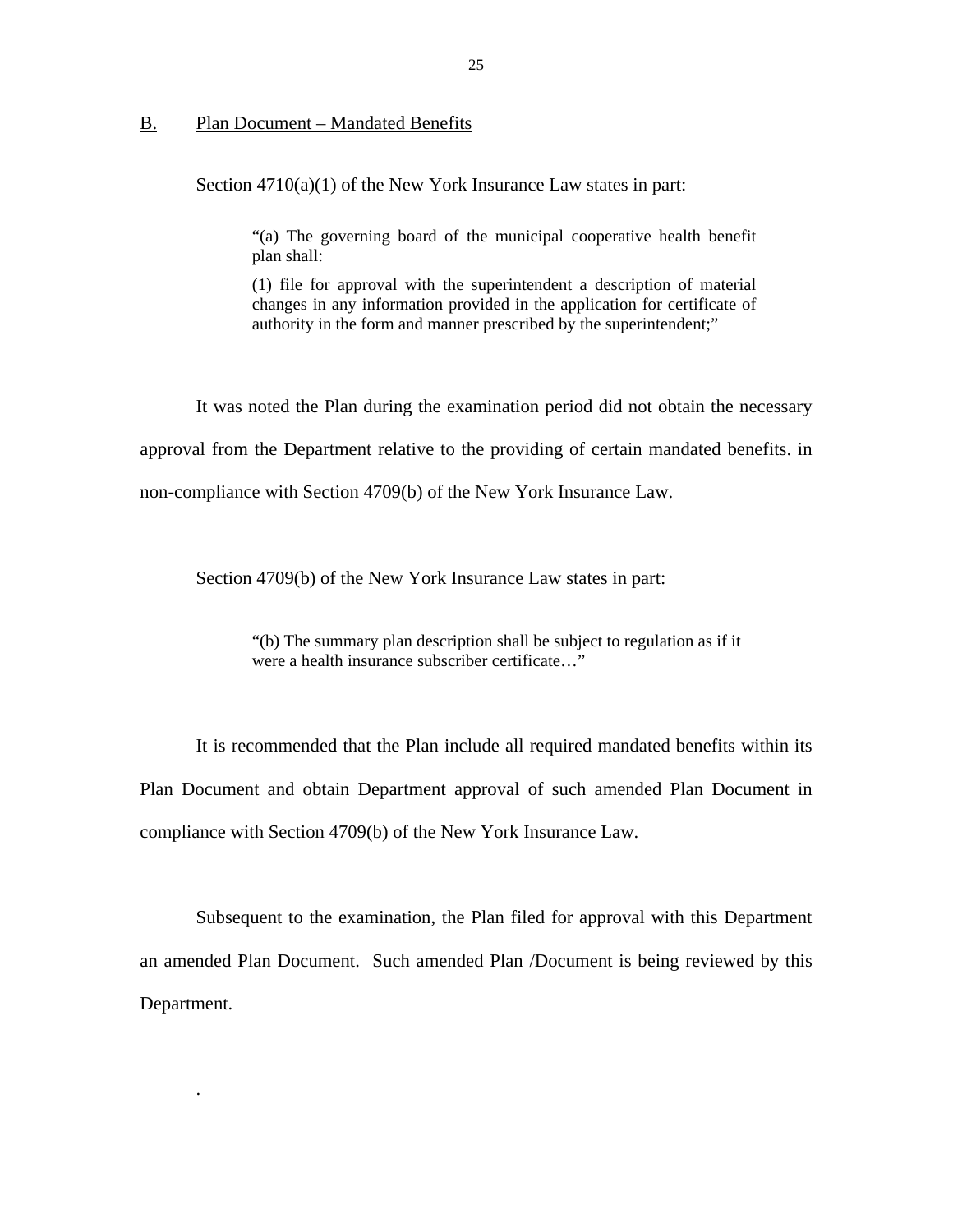## C. Utilization Review (UR)

BCBSWNY has been designated as the Plan's utilization review agent. BCBSWNY subcontracts certain medical necessity claim reviews on behalf of Allegany-Cattaraugus Schools Medical Health Plan, to the National Imaging Association Inc, Health Integrated and Palladian Muscular Skeletal Health. It was determined that neither National Imaging Association Inc, nor Health Integrated have filed utilization review plans with the Department in accordance with New York Insurance Laws 4704(a)(8) and 4901(a).

Section  $4704(a)(8)$  of the New York Insurance Law requires the following in part:

"the municipal cooperative health benefit plan has established a fair and equitable process of claims review, dispute resolution and appeal procedures including arbitration of rejected claims…which are satisfactory to the superintendent."

Section 4901(a) of the New York Insurance Law states:

"Every utilization review agent shall biennially report to the superintendent of insurance, in a statement subscribed and affirmed as true under the penalties of perjury, the information required pursuant to subsection (b) of this section."

It is recommended the Plan ensure that all utilization review agents that perform medical necessity reviews for its claimants comply with the filing requirements of Section  $4704(a)$  (8) and Section  $4901(a)$  and (b) of the New York Insurance Law.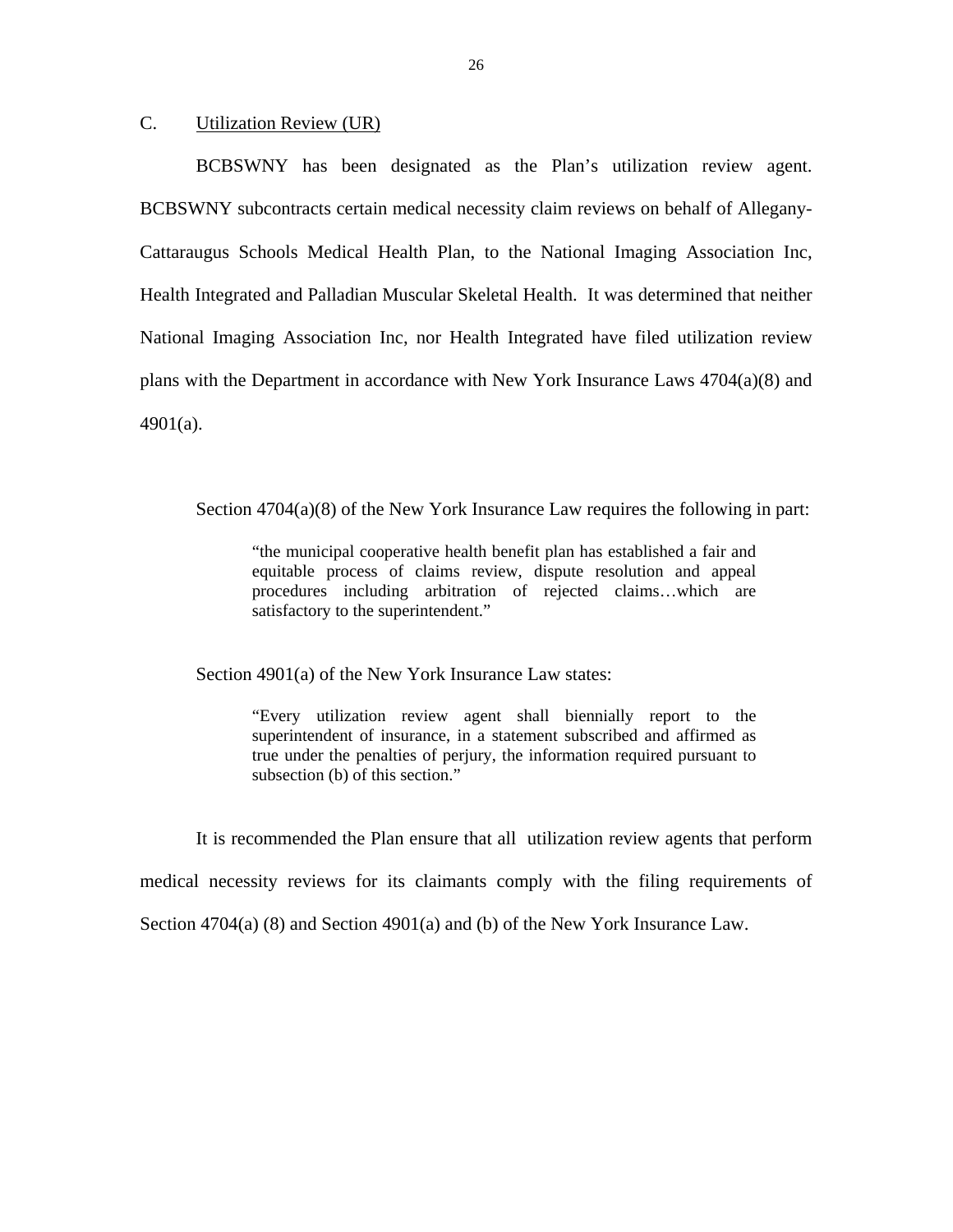D. Rating

The Plan's premium rates are developed by the Plan based on a review of its past claims experience and projections of the Plan's future financial performance. Such premium rates are established and are approved by the Plan's Governing Board prior to plan year and must be community rated.

Section  $4705(d)(5)(B)$  of the New York Insurance Law states in part the following:

> "The governing board shall establish premium equivalent rates for participating municipal corporations on the bases of a community rating methodology filed with and approved by the superintendent…"

It was noted that the Plan's and Department's files did not contain a copy of the Plan's rating methodology.

It is recommended that the Plan file a copy of its current rating methodology with this Department.

In this regard, the Department will provide assistance to the Plan in determining the required content of such rating methodology. The Plan will not be required to file its current rating methodology until after the Plan receives the aforementioned Department assistance.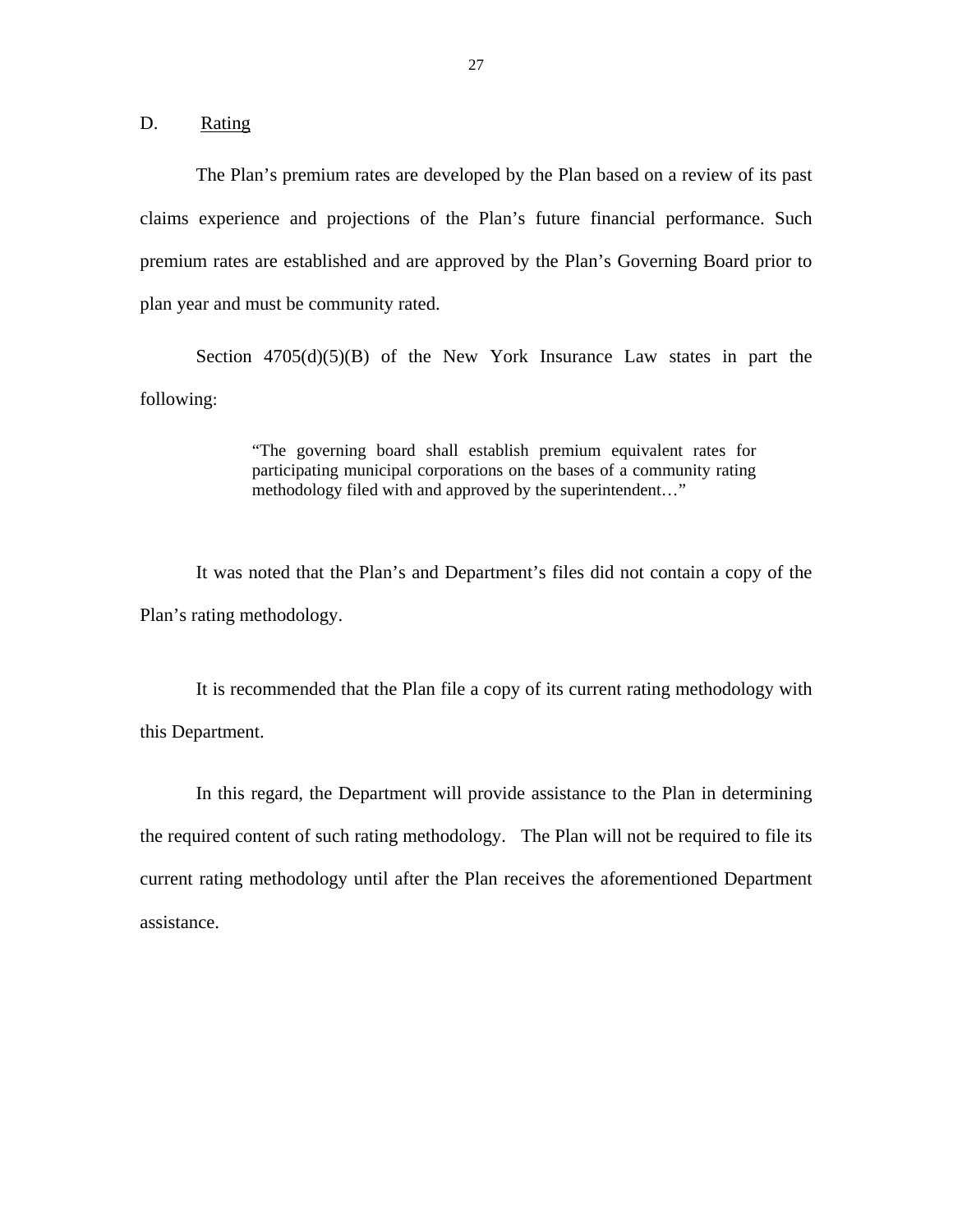### **7. COMPLIANCE WITH PRIOR REPORT ON EXAMINATION**

The prior report on examination included eight (8) recommendations detailed as follows (page number refers to the prior report on examination):

# **ITEM NO. PAGE NO. PAGE NO.**

1. It is recommended that the Plan amend its Municipal Cooperative Agreement and by-laws to reflect the current practice of allowing either the Superintendent or Superintendent designee to attend Board of Directors meetings. 7

> *Subsequent to the examination, the Plan complied with this recommendation.*

2. It is recommended that the Plan formalize and cause to be executed by all subject parties third party claims administrative agreement(s) with NOVA and Express Scripts in accordance with Section 4705 (d)(2)(A) of the New York Insurance Law. 10

*The Plan has complied with this recommendation*.

3. It is recommended that The Plan formulate a written administrative services agreement with Allegany-Cattaraugus BOCES that contains provisions relative to services provided, fees charge to Plan for such services and a shared cost allocation basis in accordance with Section 4705 (d) (2) (A) of the New York Insurance Law and Department Regulation 33 (11 NYCRR 91.4) 11

*The Plan has complied with this recommendation.*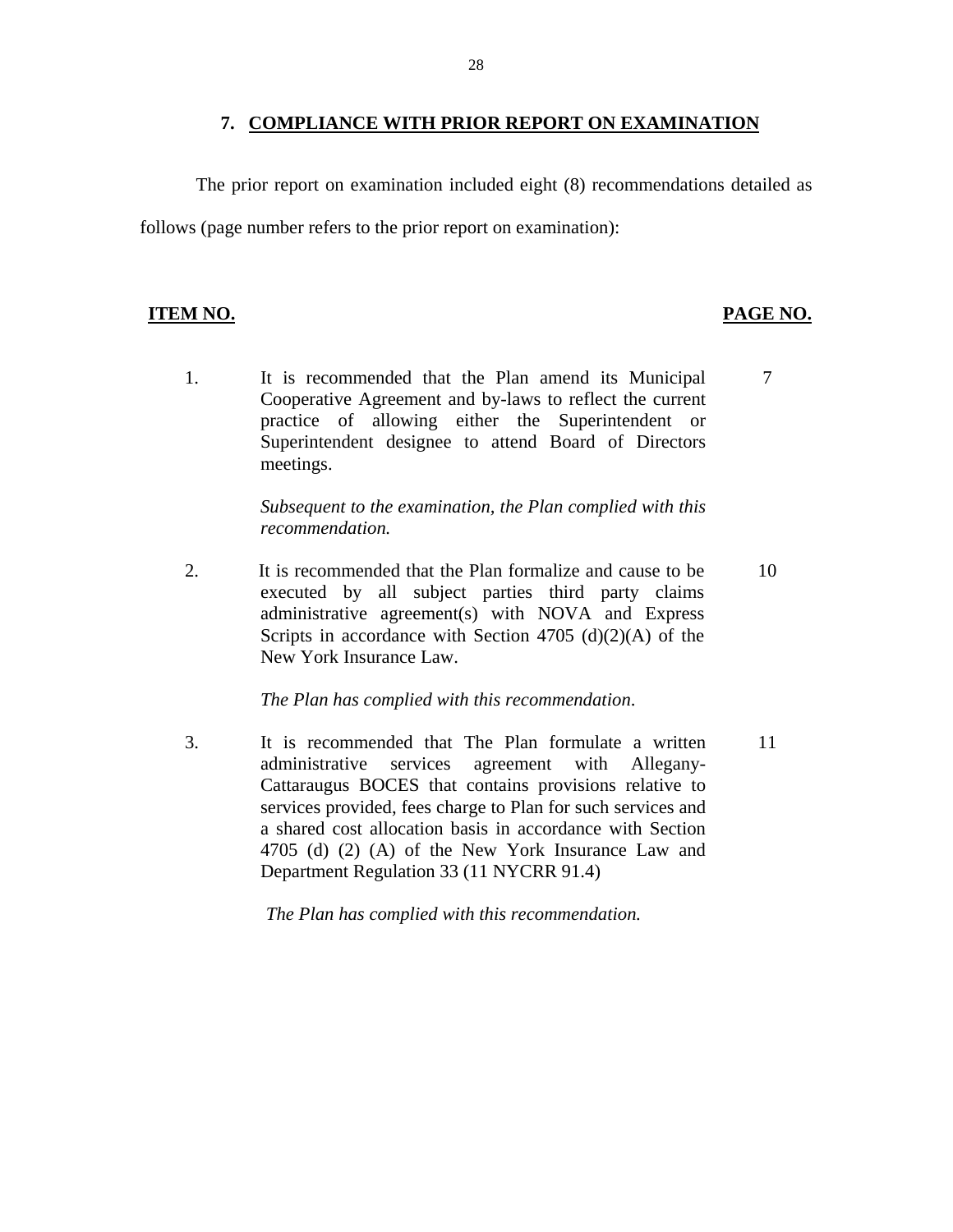### **ITEM NO. PAGE NO. PAGE NO.**

4. It is recommended that Plan obtain stop-loss insurance coverage as required by New York Insurance Law Section 4707 (a)  $(1)$  and Section 4707 (a)  $(2)$  or formally apply to this Department for a waiver of such stop-loss insurance policy coverage.

*The Plan has complied with this recommendation.* 

5. It is recommended that the Plan complete NY Schedule F-Claims Payable Analysis by including a reconciliation footnote that reflects the statutory reserve that exceeds the actuarially determined unpaid claims in order to provide a reconciliation of Columns C and D of Section 1 of Schedule F to the claims payable amount reported on line 2 of Report  $# 1$  – Part B: Liabilities and New Worth of its annual statement for both the current and prior year. 13

> *The Plan did not comply with this recommendation. The Department is in the process of revising Schedule F. Such revision is expected to eliminate the aforementioned reconciliation issue.*

6. It is recommended that the Plan file with this Department an amended Municipal Cooperative Agreement which provides for the waiver of required interest if it is the intention the board, in certain circumstances, to waive the interest on delinquent payment of premiums.

> *Subsequent to the examination, the Plan complied with this recommendation*.

7. It is recommended that if it is the intention of the Plan to have Nova adjust claims on its behalf, that Nova and its employees, who perform claim adjusting services on behalf of the Plan, be licensed as independent adjusters in accordance with New York Insurance Law sections 2102  $(a)(1)$  and 2108  $(a)93$ ). 21

> *The Plan did not comply with this recommendation*. *This recommendation will be addressed with the Plan's contracted claims adjusters .*

18

12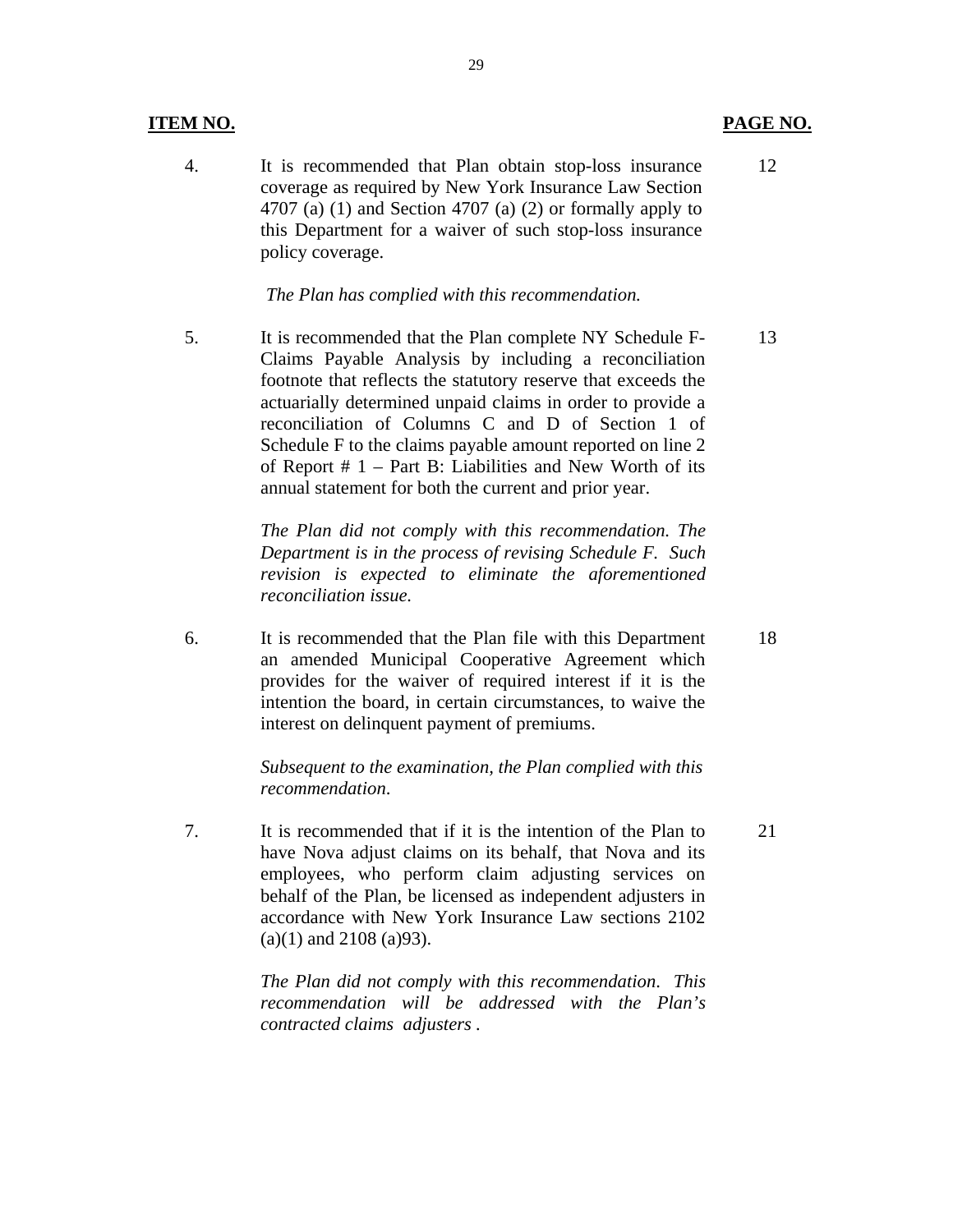22

23

8. It is recommended the Plan obtain a copy of the census report of covered Plan membership and prepare the necessary reconciliation of premiums by type of health services provided in order to determine that the premiums paid by the participants are accurate to meet the expenditure of the Plan.

### *The Plan has complied with this recommendation*

9 It is recommended the Plan implement substantive management letter comments without necessitating the Independent CPA to repeat meritorious recommendations in subsequent audit years. 22

### *The Plan has complied with this recommendation.*

10 It is recommended the Plan obtain New York State Insurance Department approval prior to marketing any new products including any amended policy forms or riders relative to mandated benefits in accordance with Section 4709 (b) of the New York Insurance Law. 22

> *The Plan did not comply with this recommendation. A similar recommendation is included within this report on examination.*

> *The Plan, subsequent to this examination. filed for approval with this Department an amended Plan Document for the purpose of complying with this recommendation.*

11 It is recommended the Plan file its utilization review procedures with the New York State Insurance Department in accordance with Section 4704(a)(8) of the New York Insurance Law.

> *The Plan did not comply with this recommendation. A examination similar recommendation is included within this report on*

30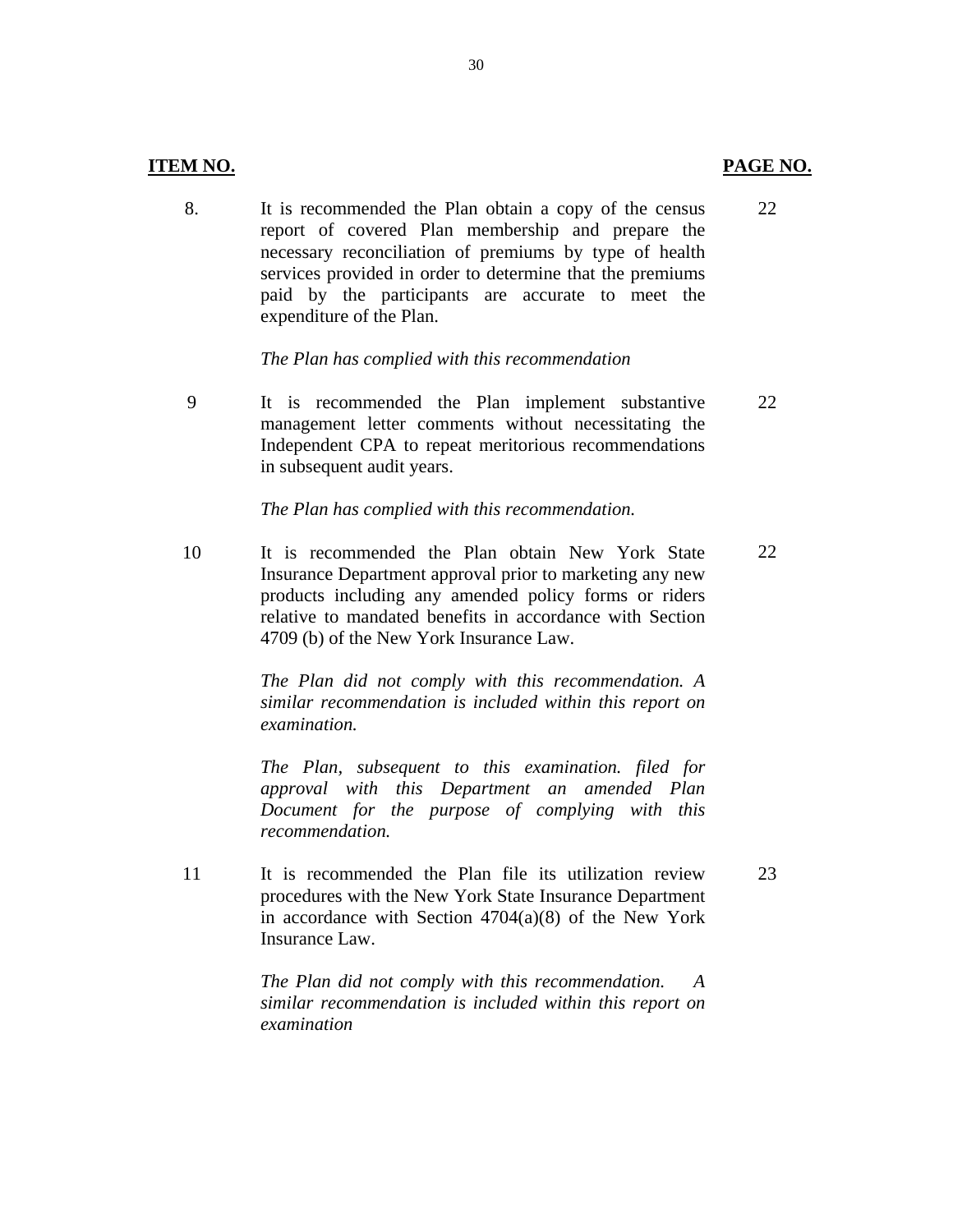## **8. SUMMARY OF COMMENTS AND RECOMMENDATIONS**

### **ITEM** PAGE NO.

8

9

9

### A. Management and Controls

i. It is recommended that the Plan comply with Item 2 of its Municipal Cooperative agreement and Article I, Item B of its bylaws with regard to appointments to the Plan's Board of Directors or amend its Municipal Cooperative Agreement and its by-laws to reflect the current practice of allowing either the Superintendent or Superintendent's designee to attend board meetings.

The Plan subsequently complied with this recommendation.

ii. It is recommended that board members who are unable or unwilling to consistently attend board meetings resign or be replaced.

It was noted that the aforementioned board member's school ceased its participation in the Plan effective January 1, 2011.

iii. It is recommended that the Board of Directors comply with Article 1(E) of its by-laws and elect the Chairman of the Board and Secretary of the Board annually at the last scheduled quarterly meeting of the fiscal year.

The Plan subsequently complied with this recommendation.

iv. It is recommended that the Plan amend its by-laws and its Municipal Cooperation Agreement to reflect the establishment of the position of Vice-Chairman of the Board of Directors. 10

The Plan subsequently complied with this recommendation.

v. It is recommended that the Plan comply with Section 312(b) of the New York Insurance Law and ensure that a complete copy of the Report on Examination, together with all recommendations and statements relating thereto, is furnished to each member of the Board of Directors and that each such member shall sign a statement which shall be retained in the Plan's files confirming that such board member has received and read such Report on Examination. 11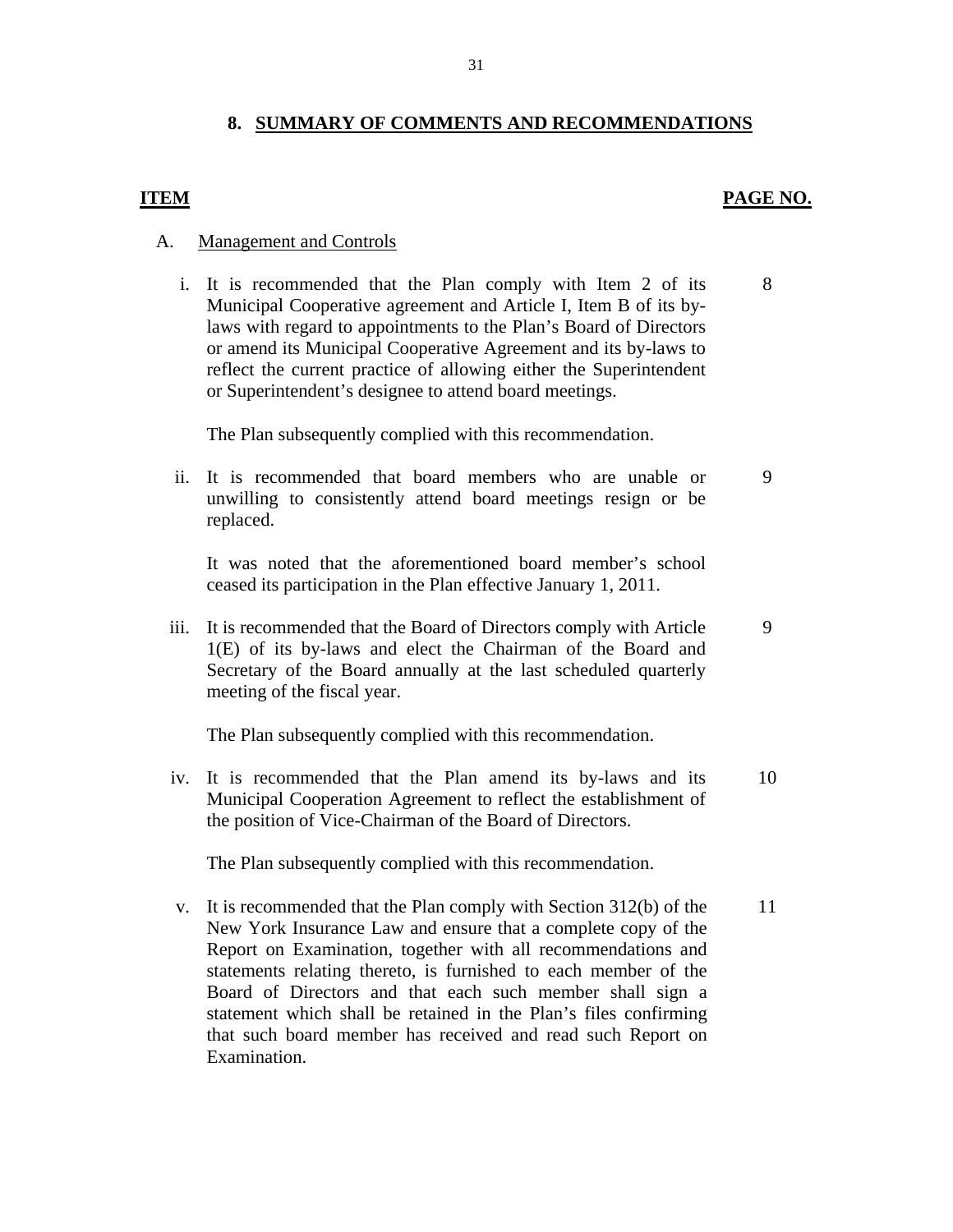### **ITEM PAGE NO.**

vi. It is recommended that the Plan comply with Section 4705(a) of the New York Insurance Law with regard to its Participant's approval of the Plan's municipal cooperation agreement amendment thereto and that a record of such approvals be maintained in its files. 11

The Plan subsequently complied with this recommendation.

- vii. It is recommended that the Plan comply with Section 4709(c) of the New York Insurance Law by amending its Plan Document to contain the required statement. 12
- ix. It is recommended that, as prudent business practice, the Plan's Board of Directors obtain annual certifications from its third party claims administrators that claims are being processed in accordance with the Plan Document and applicable Department statutes, rules and regulations. 14

### B. Conflict of Interest Policy

It is recommended as prudent business practice, that the Plan establish a conflict of interest policy and require its board members, officers and key employees sign a conflict of interest disclosure form on an annual basis. 16

### C. Accounts and Records 17

In it recommended that, in the future, the Plan provide at least thirty (30) days advance notice to the Department of any foreseeable significant reporting changes, including prior period adjustments, which may result in significant changes in reporting amounts compared to prior period reported amounts within its filed annual and quarterly statements.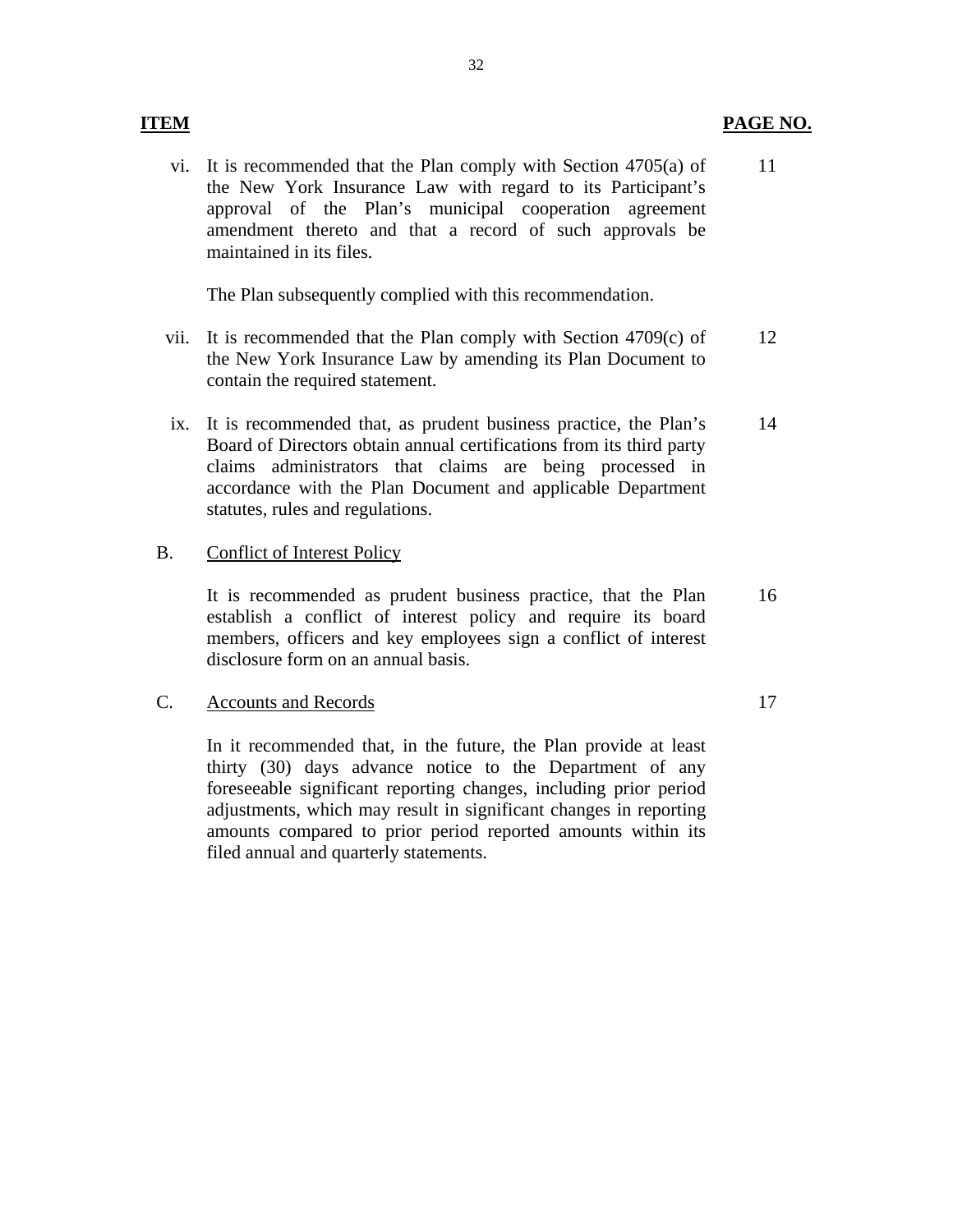### **ITEM PAGE NO.**

### D. Premiums Receivable

It is recommended that the Plan comply with the requirements of Item 6 of its Municipal Cooperative Agreement and require payment of interest for late payment or file with this Department, an amended Municipal Cooperative Agreement, approved by the Plan's participants, which provides for the waiver of required interest if it is the intention of the board, in certain circumstances, to waive interest on delinquent payment of premiums**.**  22

The Plan subsequently complied with this recommendation.

### E. Plan Document – Mandated Benefits

It is recommended that the Plan include all required mandated benefits within its Plan Document and obtain Department approval of such amended Plan Document in compliance with Section 4709(b) of the New York Insurance Law.

Subsequent to the examination, the Plan filed for approval with this Department an amended Plan Document. Such amended Plan /Document is being reviewed by this Department.

### F. Utilization Review

. It is recommended the Plan ensure that all utilization review agents that perform medical necessity reviews for its claimants comply with the filing requirements of Section  $4704(a)(8)$  and Section 4901(a) and (b) of the New York Insurance Law. 26

A similar recommendation was included within the prior report on examination.

Rating

G. Rating<br>It is recommended that the Plan file a copy of its current rating methodology with this Department.

In this regard, the Department will provide assistance to the Plan in determining the required content of such rating methodology. The Plan will not be required to file its current rating methodology until after the Plan receives the aforementioned Department assistance.

33

25

27